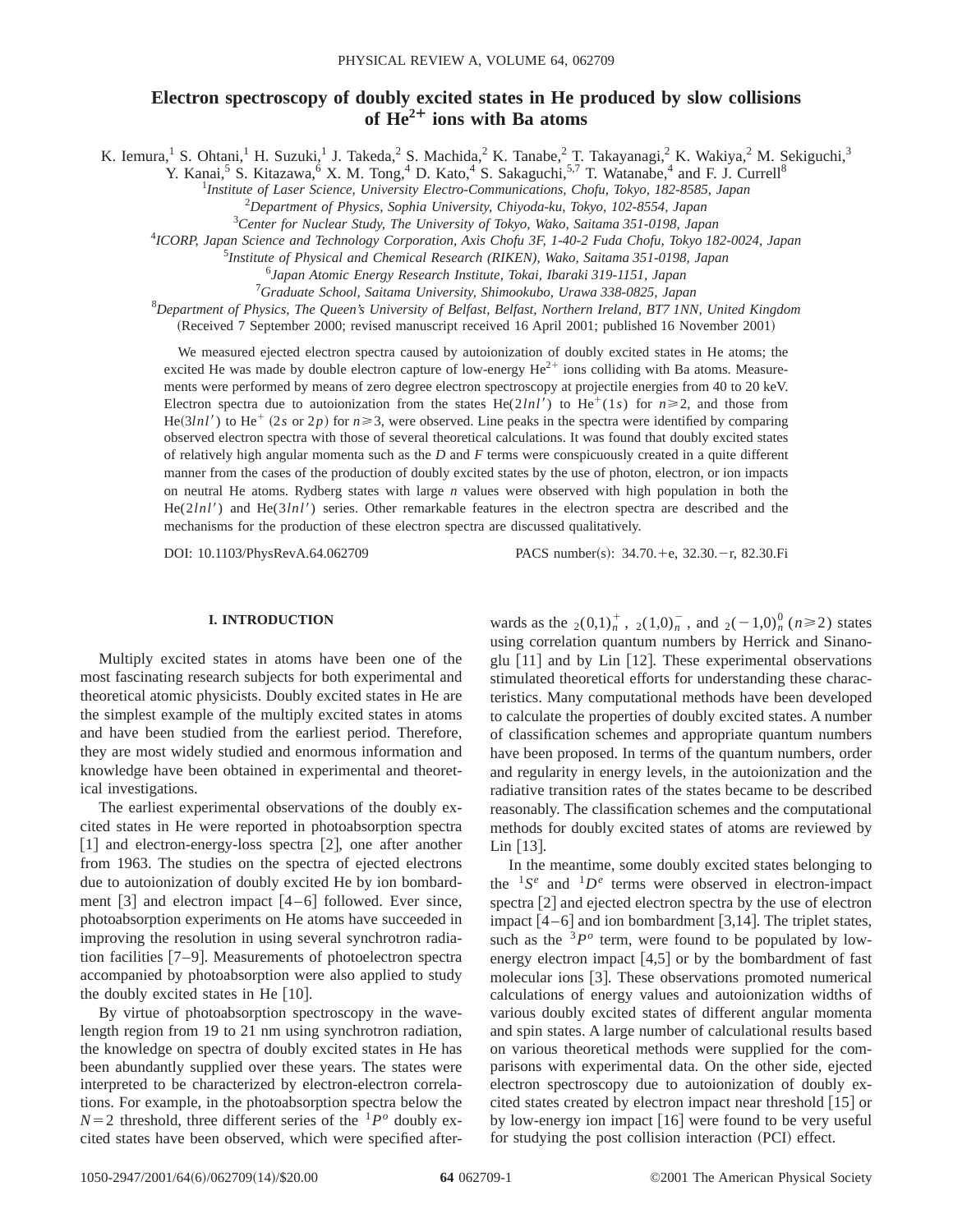

FIG. 1. Schematic diagram showing the experimental arrangement of apparatus. The size of the collision cell and the energy analyzer system are emphasized in comparison with that of the ion source and the ion-beam guiding system.

In recent years, it has been found that doubly excited states may be efficiently populated by double electroncapture processes in low-energy collisions of multiply charged ions with atomic targets. These states are identified by the electron spectra following autoionization from the doubly excited states. Particularly, the doubly excited states in He-like ions or neutral atoms are formed by double electron capture of fully stripped ions from many electron atoms or molecules. Mack *et al.* studied the doubly excited states of the (3*l*3*l'*) configurations in  $C^{4+}$  ions and  $O^{6+}$  ions produced by collisions of  $C^{6+} + H_2$  and  $O^{8+} + He$ , respectively, [17]. Sakaue *et al.* studied doubly excited states of the (2*l*3*l'*) configurations in  $C^{4+}$  ions produced by  $C^{6+}$ +He collisions [18,19] and in B<sup>3+</sup> ions produced by B<sup>5+</sup> +He collisions [20]. Bordenave-Montesquieu *et al.* did similar measurements in He-like  $N^{5+}$  ions and  $Ne^{8+}$  ions of the  $(3lnl')$ configurations by the  $N^{7+}$ +He and Ne<sup>10+</sup> +He collisions, respectively, [21]. Chesnel *et al.* observed the contributions to radiative stabilization in  $Ne^{10+}+He$  collisions for the  $(3lnl')$  and the  $(4lnl')$  configurations [22].

The doubly excited states in neutral He atoms formed by the double electron-capture processes in  $\text{He}^{2+}$ -neutral atom or  $\text{He}^{2+}$ -molecule collisions have been studied very scarcely until present days. Moretto-Capelle *et al.* studied the double electron transfer processes in  $\text{He}^{2+}$  + Ar collisions [23]. Their main interests were, however, not to identify the doubly excited states but to investigate mechanisms of the electron transfer processes. We have been carrying out a series of measurements on the ejected electron spectra due to autoionization from the He doubly excited states. The excited He is produced by 20 to 40 KeV  $He^{2+}$  collisions with alkalineearth atoms, Ba, Sr, Ca, and Mg.

Alkaline-earth atoms can be considered as quasi-twoelectron atoms with a paired spin state. Principal quantum numbers *n* of the outermost orbital correspond to 6, 5, 4, and 3, for Ba, Sr, Ca, and Mg, respectively. We may change the binding energy of the two outermost electrons from 15.2 to 22.7 eV by changing the target species. Furthermore, larger cross sections of the two-electron transfer processes are expected for alkaline-earth atoms relative to rare-gas atoms, because alkaline-earth atoms in the ground state have large polarizabilities in contrast to rare-gas atoms.

A part of the results of these measurements were reported

in two international conferences  $[24,25]$ . As the first full paper in this series of investigations, we present the results of electron spectra from doubly excited He atoms created by  $He^{2+} + Ba$  collisions. Our main interest lies in the identification of the autoionizing states populated by the double electron-capture processes by  $\text{He}^{2+}$  ions from the quasi-twoelectron atoms. Section II gives a brief outline of the experimental apparatus and procedures. Experimental results and discussion are presented in Sec. III, where the electron spectra from the doubly excited He atoms in the  $(Nlnl')$  configurations,  $n \ge N$ ,  $N=2$  and 3, are presented. The identification of most peaks in the spectra are discussed using tables of the energy values and level widths obtained from theoretical calculations. Some remarkable features observed in the population distributions of doubly excited states produced in the present collision system are discussed. The dependence of the population distributions on collision energy is described and the mechanism of the processes are discussed qualitatively. We summarize the contents of this research in Sec. IV.

#### **II. EXPERIMENTAL METHOD**

#### **A. Experiment apparatus**

A schematic drawing of the experimental setup is shown in Fig. 1. We used the 14.25 GHz ECR (Electron Cyclotron Resonance) ion source at the Center for Nuclear Study, School of Science, the University of Tokyo  $[26]$ . It has strong axial and radial magnetic fields whose field strengths are over 10 kG. The diameter of the plasma chamber is 50 mm and the diameter and length of the ECR zone is 30 and 70 mm, respectively. A beam of  $He^{2+}$  ions was extracted from the ECR ion source with a voltage of 5 to 20 kV applied on the plasma chamber. Consequently, the kinetic energies of  $\text{He}^{2+}$  ions were 10 to 40 keV. The  $\text{He}^{2+}$  ions were selected by a 90° sector magnet analyzer and focused by an einzel lens. The  $\text{He}^{2+}$  beam current was typically 200–400  $\mu$ A, as measured just after the charge state analyzer. The beam of  $He^{2+}$  ions was further transported through a switching magnet, and focused by an einzel lens to our experimental line. The vacuum in the charge state analyzer and the beam transport system was kept below  $10^{-7}$  Torr.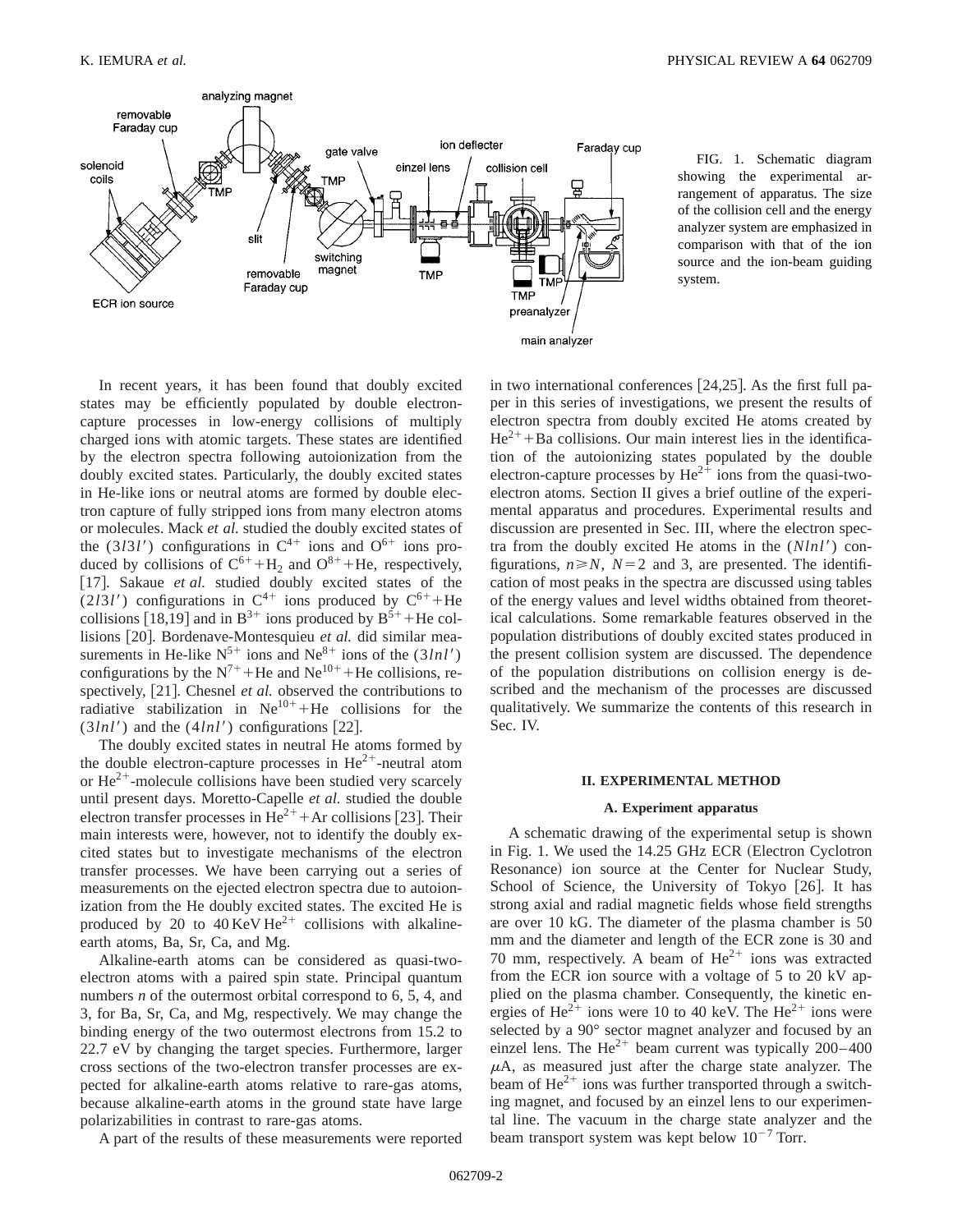The ion beam passes through a vapor of samples in a vaporization cell. The vaporization cell of heat pipe structure is 50 mm long and has entrance and exit apertures of 1.0 and 1.5 mm diameter, respectively. In order to stabilize the inner temperature, the cell was installed with three radiation shields. The vapor pressure was estimated from the temperature of the vaporization cell. Measurements were performed at a low-vapor pressure of the order of magnitude  $10^{-4}$  Torr in the vaporization cell, which was considered to assure the single collision condition. The vaporization cell was biased with a negative voltage to extract ejected electrons.

Electrons ejected in the same direction with the ions were measured by the technique of zero-degree electron spectroscopy  $[27-29]$ . By virtue of this technique, the Doppler broadening could be minimized and the best energy resolution was expected [30]. Ejected electrons were measured with a combination of a 45° parallel plate electrostatic analyzer and a high-resolution simulated hemispherical-type electrostatic analyzer with a mean radius of 104 mm. The magnetic field inside the collision and analyzing chambers was reduced to a few mG by a mu-metal shielding.

The beam line, the collision chamber, and the analyzing chamber are evacuated by 250 l/s turbo molecular pumps, separately. A cooling trap is mounted around the vaporization cell in the collision chamber. The cooling trap protects the analyzer system from contamination by metal vapor and serves to keep a good vacuum. Typical pressures in the collision chamber and the analyzing chamber were around  $10^{-7}$ and  $10^{-8}$  Torr, respectively.

The 45° parallel plate electrostatic analyzer serves as a preanalyzer to separate the ejected electrons from background electrons and primary  $He^{2+}$  ions. Electrons ejected from doubly excited He\*\* atoms formed in the collision cell in the same direction with the primary beam are deflected by a 90° angle and directed into the simulated hemispherical analyzer that serves as a main analyzer. This arrangement proved to be useful to suppress the background noise effectively. The incident ions were practically not deflected and were detected by a Faraday cup located behind the parallel plate preanalyzer. A typical ion current was 100 nA measured at the Faraday cup.

In order to operate the main analyzer in the constant resolution mode, ejected electron spectra were measured by scanning a deceleration voltage applied to the hemispherical analyzer synchronously with the deflection voltage of the 45° parallel plate preanalyzer keeping the electron pass energy in the main analyzer constant. A multichannel analyzer was used in a multiscalar mode to register the number of detected electrons as a function of the electron energy. A signal for advancing the channel and the deceleration voltage was issued at every instant when the integrated ion current on the current integrator reached a definite value. This procedure was useful to prevent the unfavorable influence due to unavoidable changes in the ion current for the correct measurements of the ejected electron intensity. The pass energy was chosen to be about 6 eV during the measurements. The overall energy resolution of the apparatus was estimated to be better than 100 meV full width at half maximum.

## **B. Transformation from the laboratory frame to the emitter frame**

Experimental results give the ejected electron spectra just in the frame of reference fixed to the laboratory, which are influenced by kinematic effects due to the Doppler effect. Because the electrons are emitted from swiftly moving projectile He\*\* atoms formed by the double electron capture in the  $\text{He}^{2+}$ +Ba collisions, measured energies of emitted electrons include energy shifts and other effects due to the Doppler effect. Therefore, we need to transform the spectra from the laboratory frame to the emitter frame in order to compare with the spectra theoretically calculated.

In the first step, we corrected relative intensities in the spectra in the laboratory frame using a detection efficiency curve as a function of electron energy, which was obtained by additional experimental measurements under the same conditions as that of the present energy analyzer system (see below).

In the second step, we performed the energy transformation to the emitter frame from the laboratory frame simultaneously during the measurement of the individual electron spectra, by applying the specific transforming formula using a computing system. Each measurement was performed after a procedure for the energy calibration, in which the two parameters relevant to the space-charge effect and to the accuracy of the projectile ion energy so that the energy position of the two reference peaks coincide with the adequate theoretical values.

The electron spectra in the emitter frame obtained in this way were corrected concerning the relative intensities by the frame transformation from the laboratory to the emitter frame using a formula representing a relation of double differential cross sections between the laboratory and emitter frames.

We will describe the relation between the laboratory frame and the emitter frame in the present subsection, and succeed to the procedures for the energy calibration and the correction of the relative intensities in the energy spectra in the next subsection.

The relation in the energy of the ejected electron between the laboratory frame and the emitter frame is obtained as follows. The relation in the velocity between projectile ion and ejected electron is presented as  $\vec{V}_{\text{lab}} = \vec{V}_{\text{ion}} + \vec{V}_{\text{emi}}$ , where  $\vec{V}_{\text{lab}}$  is the velocity of the ejected electron in the laboratory frame,  $\vec{V}_{\text{ion}}$  is that of the projectile ion, and  $\vec{V}_{\text{emi}}$  is that of the ejected electron in the emitter frame. Here, we define the angle between  $\tilde{V}_{\text{ion}}$  and  $\tilde{V}_{\text{lab}}$  as  $\theta$ . The formula  $\tilde{V}_{\text{lab}} = \tilde{V}_{\text{ion}}$  $+\vec{V}_{\text{emi}}$  is rewritten as

$$
V_{\text{emi}}^2 = V_{\text{lab}}^2 + V_{\text{ion}}^2 - 2V_{\text{lab}}V_{\text{ion}}\cos\theta,
$$
  

$$
V_{\text{emi}}^2 = (V_{\text{lab}} - V_{\text{ion}}\cos\theta)^2 + V_{\text{ion}}^2\sin^2\theta.
$$
 (1)

The velocities  $V_{\text{emi}}$ ,  $V_{\text{lab}}$ , and  $V_{\text{ion}}$  correspond to  $\sqrt{2E_{\text{emi}}/m_e}$ ,  $\sqrt{2E_{\text{lab}}/m_e}$ , and  $\sqrt{2E_{\text{ion}}/M_{\text{ion}}}$ , respectively. Here,  $m_e$  and  $M_{\text{ion}}$  indicate the masses of electron and ion, and  $E_{\text{emi}}$ ,  $E_{\text{lab}}$ , and  $E_{\text{ion}}$  are the energy of the ejected electron in the emitter frame, that of the ejected electron in the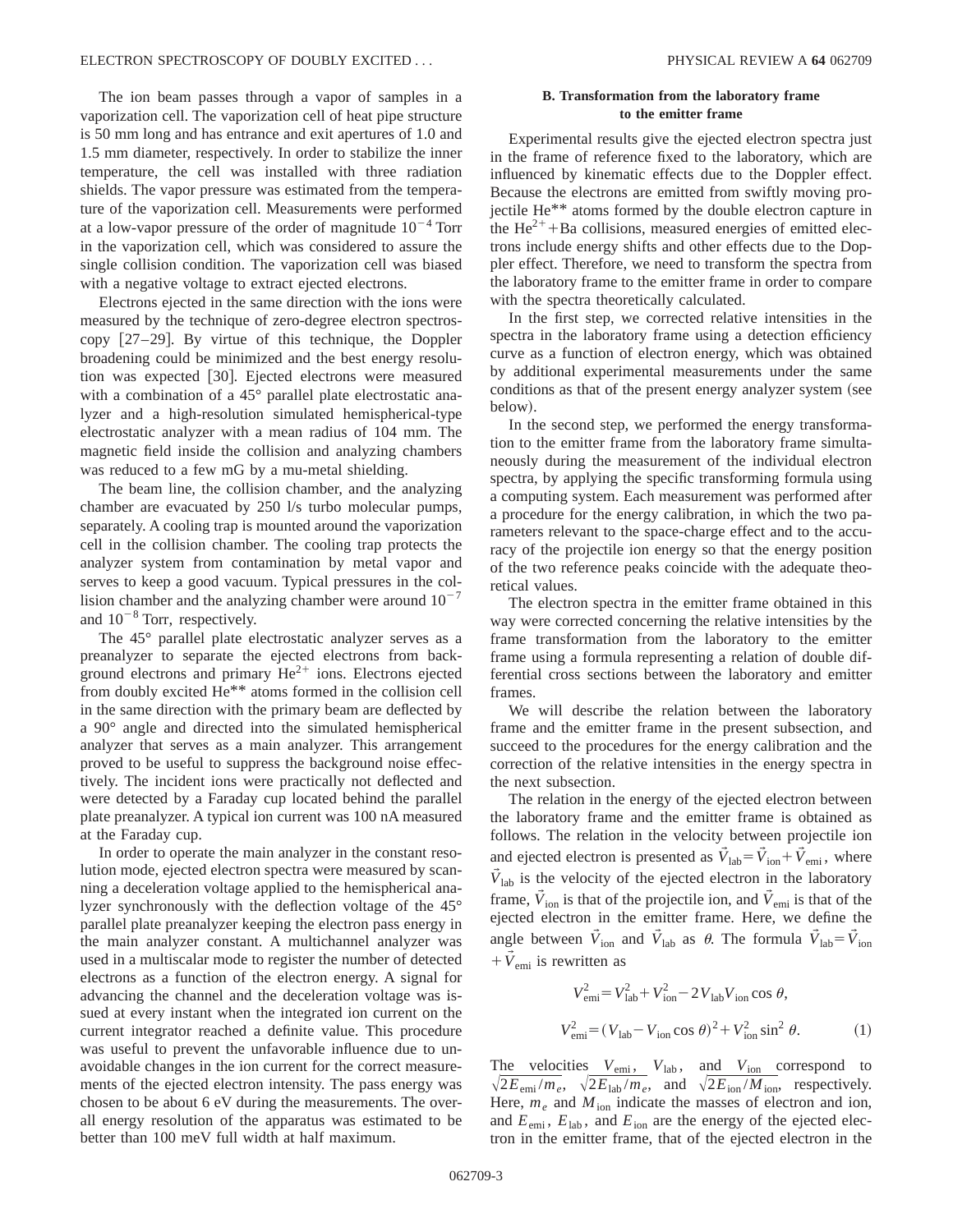laboratory frame, and that of the projectile ion, respectively. The energy relation between the emitter frame and the laboratory frame is deduced from Eq.  $(1)$  as,

$$
E_{\text{emi}} = \left(\sqrt{E_{\text{lab}}} - \sqrt{\frac{E_{\text{ion}}}{1823A}}\cos\theta\right)^2 + \frac{E_{\text{ion}}}{1823A}\sin^2\theta, \quad (2)
$$

where *A* is the mass number of the projectile ion. The numerical value 1823 is the ratio  $m_u/m_e$ , where  $m_u$  is the atomic mass unit and  $m_e$  is the electron mass. When the direction of the observation is the same as the ion beam, i.e., in the forward direction,  $\theta = 0^{\circ}$ , Eq. (2) is simply expressed by

$$
E_{\text{emi}} = \left(\sqrt{E_{\text{lab}}} - \sqrt{\frac{E_{\text{ion}}}{1823A}}\right)^2.
$$
 (3)

This formula was applied for the transformation from the laboratory frame to the emitter frame for the energy scale.

There is a possibility that the electrons emitted to the opposite direction to the ion-beam travel to the forward direction in the laboratory frame, when the speed of the emitted electrons is lower than that of the ion. In this case, square root of the energy in the laboratory fram,  $\sqrt{E_{lab}}$  is presented as

$$
\sqrt{E'_{\text{lab}}} = \sqrt{\frac{E_{\text{ion}}}{1823A}} - \sqrt{E'_{\text{emi}}}.
$$
 (4)

However, the value of  $\sqrt{E_{\text{lab}}'}$  was out of the range of energy we measured through the present experiment, because we measured the electrons of energies higher than the value  $E_{\text{ion}}/1823A$  in the laboratory frame, which corresponded to the zero energy value of the forward emitted electrons in the emitted frame. Therefore, we did not need to consider that the signals from the electrons emitted backward gave any effects to the proper measurement of the ejected electron spectra in the forward direction.

## **C. Energy calibration and correction for the relative intensity**

To accumulate signals of energy-analyzed electrons, we used a multichannel analyzer with 1024 channels, each of which corresponded to the deceleration voltage applied to the electron spectrometer. The deceleration voltage also corresponded to the ejected electron energy in the laboratory frame. In order to calibrate the ejected electron energy, two parameters had to be determined for every measurement. The first parameter  $\alpha$  is related to the correction factor in the energy of the projectile ion beam, while the second parameter  $\beta$  to the shift of the energy of the ejected electron due to the space-charge effect formed by the ion beam.

The transforming formula Eq.  $(3)$  was rewritten as

$$
E_{\text{emi}} = (\sqrt{E_{\text{lab}} + \beta} - \sqrt{E_{\text{ion}}\alpha/1823A})^2, \tag{5}
$$

for the energy calibration procedure. The parameters  $\alpha$  and  $\beta$ were obtained by solving the two-line simultaneous equations produced by applying the two experimental peak values of  $E_{lab}$  so that the energies of the corresponding  $E_{emi}$  agree with the theoretical energies of the two reference peaks selected for the calibration standards. If the energy of the projectile ions is correctly identical to the accelerating voltage of the ion-beam times electronic charge,  $\alpha$  equals to unity. And if the energy shift by the space-charge effect is negligibly small,  $\beta$  would be zero eV. Usually, these parameters were considered to be unchangeable during the measurement of each spectrum. Changes from unity in the values of  $\alpha$ stayed within a few percent, and changes in the values of  $\beta$ were within a few eV, for respective measurements of the spectrum.

When both the reference peaks were sharp and clearly defined, the accuracy of the energy was obtained within  $\pm 0.02$  eV, as the case of the spectra for the (2*lnl'*) configurations, which will be described in the section of the experimental results. However, as for the spectra for the  $(3ln l')$ configurations, when the energy of the series limit had to be used as the reference point, the values of  $\alpha$  and  $\beta$  depended very sensitively on the applied values for  $E_{lab}$  in Eq.  $(5)$ , and acceptable values of  $\alpha$  and  $\beta$  could not be obtained unless the applied values for  $E_{lab}$  were correctly chosen. In these cases, accuracy of the energy calibration was estimated to be  $\pm 0.03$  eV at the best.

In order to obtain the spectra with true relative intensities in the emitter frame from the spectra given by the abovementioned transformation for the energy scale, relative intensities in the spectra had to be corrected using the following two procedures. The first correction was based on the detection efficiency of the energy analyzer as a function of the electron energy. We measured the detection efficiency curve in the present analyzer system by doing an extra experiment for this purpose (see below).

The second one was based on the frame transformation regarding the intensity of the spectra. The ratio of the double differential cross sections between the laboratory frame and the emitter frame was used to calculate the relative intensity in the spectra in the emitter frame. Changes in the relative intensities in the ejected electron spectra in the course of the frame transformation may be accounted for the changes in the relevant solid angles and energy widths between the laboratory frame and the emitter frame. The relation between the laboratory frame and the emitter frame for the double differential cross sections in the electron ejection spectra is represented by the following formula  $[30]$ ,

$$
\frac{\partial^2 \sigma_{\text{emi}}}{\partial E_{\text{emi}} \partial \Omega_{\text{emi}}} = \left(\frac{E_{\text{emi}}}{E_{\text{lab}}}\right)^{1/2} \frac{\partial^2 \sigma_{\text{lab}}}{\partial E_{\text{lab}} \partial \Omega_{\text{lab}}}.
$$
 (6)

We obtained the relative intensities in the electron spectra in the emitter frame by multiplying those of the spectra in the laboratory frame by  $(E_{\text{emi}}/E_{\text{lab}})^{1/2}$  at every channel of the multichannel analyzer. By the frame transformation, the peak intensities at lower energies are reduced relative to those of higher-energy peaks. For instance, the reduction ratio of intensity of a peak placed at 4.2 eV to that placed at about 39 eV in the emitter frame is calculated to be about 0.63 when the ion energy is 40 keV.

An extra experiment, mentioned above, was performed to determine the detection efficiency of the present analyzer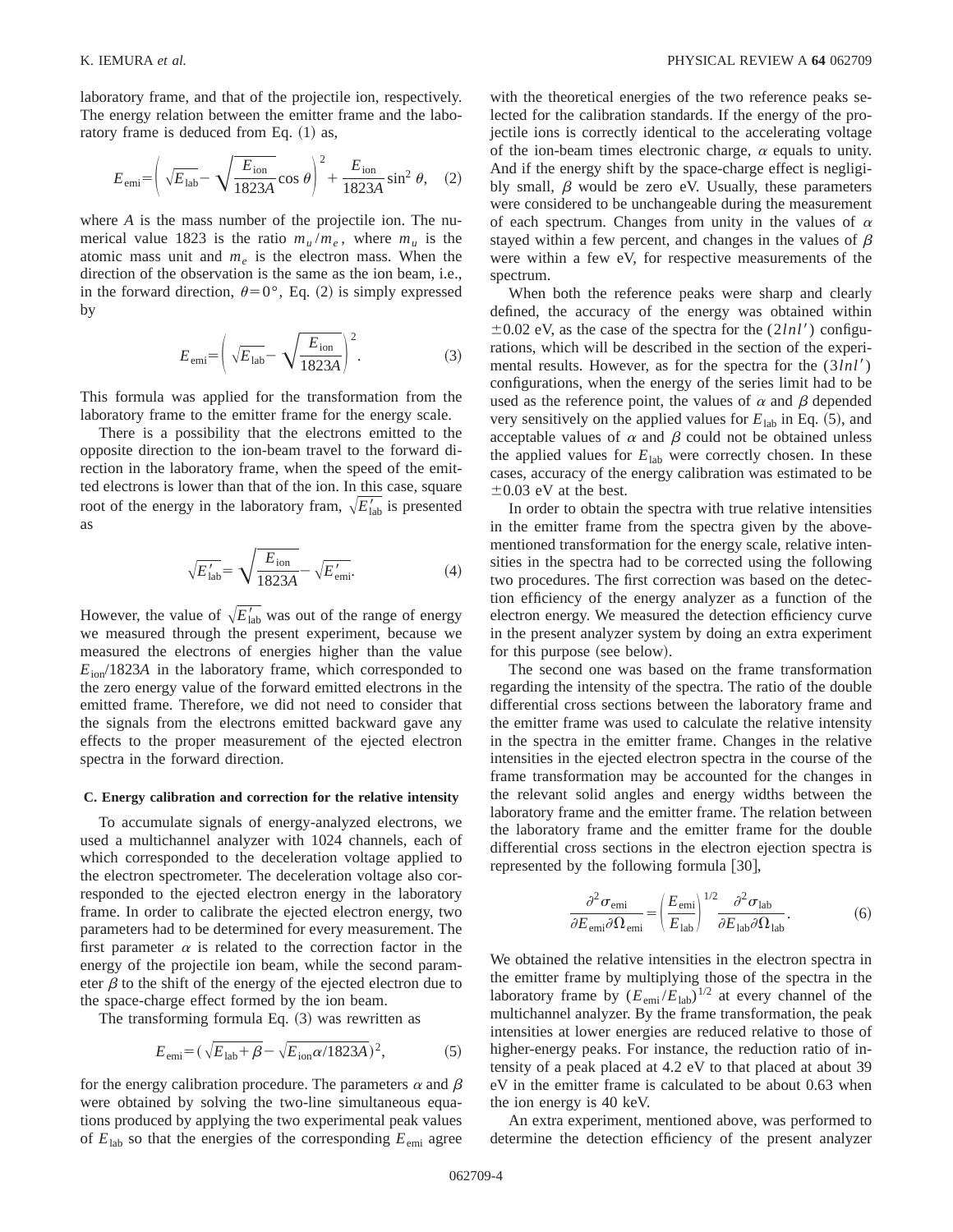system as a function of the energy under the same condition as that for the measurements of all spectra. To do that, the *MNN* Auger electron spectra in Kr and the *NOO* Auger electron spectra in Xe produced by electron impact were observed. The relative intensities in the Auger peaks measured with our analyzer were compared with those available from a paper by Werme, Bergmark, and Siegbahn [31], which has given the correct relative intensities in these Auger electron spectra. The relative detection efficiency decreased from 1.0 to about 0.6 as the energy increased from 14 to 78 eV, which was the practical energy range of the present experiments. Thus, we obtained a formula of the relative detection efficiency of our analyzer by the least squares method from the experimental points as a function of the electron energy.

The relative intensities in the ejected electron spectra in the emitter frame obtained by applying these procedures are considered to be correct within an accuracy of  $\pm 30\%$ .

#### **III. RESULTS AND DISCUSSION**

We have measured ejected electron spectra originating from the autoionization of doubly excited states in He. The excited He atoms were produced by double-electron-capture processes in collisions of  $He^{2+}$  ions with Ba atoms, i.e.,

He<sup>2+</sup> + Ba
$$
\rightarrow
$$
He<sup>\*\*</sup>(Nlnl') + Ba<sup>2+</sup>  
 $\rightarrow$ He<sup>+</sup>(N'l'') + Ba<sup>2+</sup> + e<sup>-</sup>.

Here,  $He^{**}(Nlnl')$  indicates the doubly excited He atom with the  $Nlnl'$  configurations, and  $He^+(N'l'')$  indicates the  $He<sup>+</sup>$  ion that keeps the *N'l''* electron following autoionization. Collision energies were 20, 30, and 40 keV.

A panoramic view of the ejected electron spectra is shown in Fig. 2 for  $\text{He}^{2+}$ +Ba collisions at ion energies 40 and 20 keV, covering the emitter electron energy from 0 to about 42 eV. In these spectra, the peaks in the energy range from 32 to 42 eV are attributed to autoionization  $He^{**}(2lnl')$  $\rightarrow$ He<sup>+</sup>(1*s*), where *n*  $\geq$  2. On the other hand, the peaks in the energy range 3 to 8 eV are attributable to autoionization  $He^{**}(3lnl') \rightarrow He^+$  (2*s* or 2*p*), where  $n \ge 3$ . In the energy range from 0 to 3 eV, structures attributable to the autoionization He<sup>\*\*</sup>(4*lnl'*) $\rightarrow$ He<sup>+</sup>(3*l''*) and similar upper series are observed. The energy calibration for these spectra was performed by choosing the  $He^{**}(3lnl')$  series limit energy 7.56 eV and the peak energy 38.92 eV from the  $He^{**}(2s3p)^{1}D^{e}$  level as the reference energies for the calibration. The relative intensities in these spectra are corrected by considering the detection efficiency and the frame transformation. The accuracy in the emitter electron energy is estimated within 0.04 eV, and accuracy in the relative intensities is considered to be within 30%.

#### A. The  $2lnl'$  series

The ejected electron spectrum measured in the energy range from 32 to 42 eV is shown in Fig. 3. The spectrum is attributed to the autoionization processes  $He^{**}(2lnl')$  $\rightarrow$ He<sup>+</sup>(1*s*). The energy scale of the spectra was calibrated by using the autoionization lines of the states



FIG. 2. Ejected electron spectra ranging from 0 to 42 eV that are measured in the forward direction for the  $\text{He}^{2+} + \text{Ba}$  collisions. The ion collision energies are 40 and 20 keV. Relative intensities in the spectra are corrected regarding both the detection efficiency and the frame transformation. The accuracy in the relative intensity is within about 30%. The accuracy in the electron energy covering these spectra is estimated to be about 0.04 eV.

 $2s2p$  <sup>3</sup> $P^o(33.72 \text{ eV})$  and  $2p3p$  <sup>1</sup> $D^e$  (38.92 eV), considering the correction for the PCI shifts of 0.013 and 0.018 eV, respectively.

In Fig. 3, most peaks and bumps are labeled with letters, *a*,*b*,*c*,..., for the identification of states in comparison with theory. Table I gives theoretical energies of ejected electrons obtained from the results of calculations for state energies of the doubly excited states in He by Lindroth  $[32]$ , Ho and Bhatia  $\left[33-37\right]$ , Tang Watanebe, and Matsuzawa  $\left[38,39\right]$  and Morishita et al. [40], and Lipsky, Amania, and Conneely [41]. To represent the states, we use the notation  $N(K,T)$ <sup>A</sup>  $2S+I$ *L*<sup>T</sup> by the hyperspherical classification scheme of Lin  $[12,13]$ , where *n* is the principal quantum number of the outer electron, *N* being that of the inner electron, and *K*, *T*, and *A* are the correlation quantum numbers, while *L*, *S*, and  $\Pi$  are the usual quantum numbers. Singleparticle notation for the electron configuration, such as  $(Nln l')$  are used in addition because of its common use. States of the  $P^e$  and  $D^o$  terms have not been listed in Table I, because these states are nonautoionizing.

Energy values of the peaks and bumps read from the experimental spectra are tabulated in line with the theoretical energies in Table I. The accuracy of the experimental energy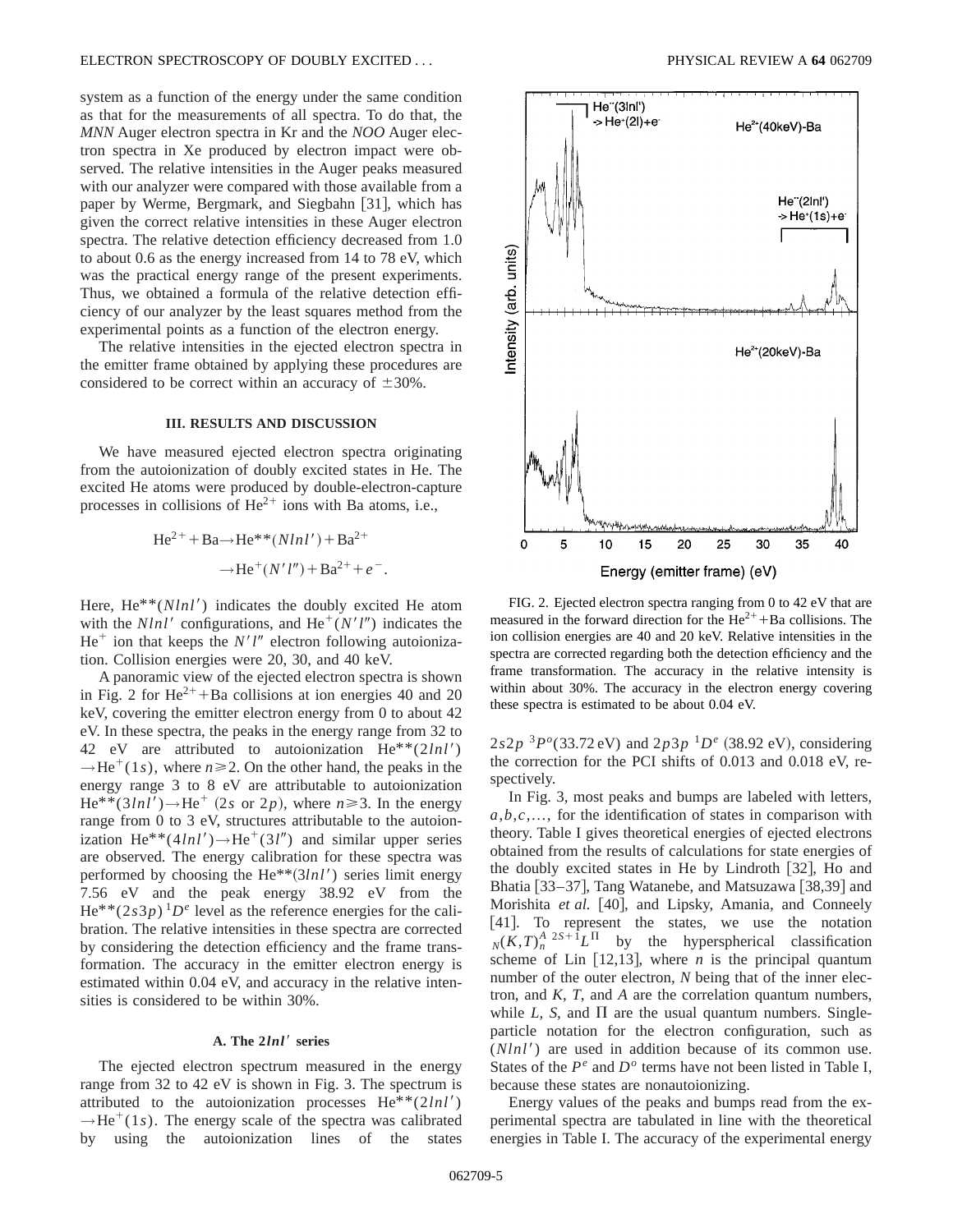

FIG. 3. Typical ejected electron spectrum from the doubly excited states He<sup>\*\*</sup>( $N=2$ ) in the forward direction, which are produced by the  $\text{He}^{2+}$ +Ba collisions of 40 keV ion energy. Alphabetical notations indicate corresponding doubly excited states. Vertical short lines indicate the theoretical energies, for which the PCI shifts calculated using the linewidth, are included. Reference peaks for the energy calibration was chosen at *b*, the  $_2(1,0)_2^{\dagger}$  <sup>3</sup>*P*<sup>*o*</sup> state (33.72) eV), and at *j*, the  $_2(1,0)_3^{\scriptscriptstyle +1}D^e$  state (38.92 eV). Accuracy in the electron energy is within 0.02 eV.

values is estimated to be  $\pm 0.02$  eV. The PCI shifts of the peak energy calculated using the theoretical lifetime for the respective states are indicated in Table I, when they are larger than 0.01 eV. Vertical lines in Fig. 3 represent the theoretical energies, some of which are corrected with the calculated PCI shift. The experimental energy values of peaks agree with the corresponding theoretical ones within the experimental uncertainties, if the PCI shifts are considered.

The energy positions of the ejected electrons are considered to be shifted to the low-energy side due to the PCI effect. This is originated by the Coulomb interaction between the autoionized electron and the doubly charged ion formed from the target atom after the double-electron transfer collision. The line shape and the energy shift in the ejected electron spectra due to the PCI effect are dependent on the ejection angle with respect to the incident ion direction, therefore, the simple formula of Rarker and Berry  $|16|$  is not valid for the present experimental arrangement. We use the formula by Boudjema *et al.* [42] for the distribution function  $F(\varepsilon)$  to obtain the line shape in terms of electron energy  $\varepsilon$ and the energy shift  $\Delta \varepsilon = \varepsilon - E$ , where *E* is the intrinsic energy of the ejected electron:

$$
F(\varepsilon) = b \frac{\xi q \Gamma/v_i}{(\Delta \varepsilon^2 + \Gamma^2/4)} \frac{\exp[(2\xi q/v_i)\tan^{-1}(\Gamma/2\Delta \varepsilon)]}{1 - \exp(-2\pi \xi q/v_i)},
$$
(7)

where *q* is the charge of the target ion after the collision,  $\Gamma$  is the width of the autoionizing state, and  $v_i$  is the speed of the projectile ion. The factor  $\xi$  is given by van der Straten and Morgenstern  $[43]$  as

$$
\xi = 1 - \frac{V}{|\vec{V} - \vec{v}_0|},\tag{8}
$$

where  $\vec{v}_0$  is the velocity vector of the electron, and  $\vec{V}$  is the velocity vector of perturber ion (the target ion formed after the collision), both in the emitter frame (attached to the incident ion). Thus,  $\vec{V} = -\vec{v}_i$ , where  $\vec{v}_i$  is the velocity vector of the projectile. The energy shift for each peak position was obtained from the distribution function calculated using theoretical widths of the relevant states for a collision energy of 40 keV.

As shown in Table I and Fig. 3, peaks with label letters *a* to *e* are classified as  $(2l2l')$  states. Peaks with letters *f* to *l*  $(l_1 \text{ and } l_2)$  are classified as  $(2l3l')$  states, peaks with letters *m* to *o*  $(o_1, o_2, o_3)$  as  $(2141')$ , peaks with *p*  $(p_1, p_2, p_3)$  as (2*l*5*l'*), and peaks with  $q(q_1, q_2, q_3)$  as (2*l*6*l'*), and so on. The series limit of the  $(2ln l')$  states is indicated by a vertical line at 40.81 eV.

In the region for states of the  $(2l2l')$  configuration, autoionization lines from the states  $_2(1,0)_2^{\dagger}$  <sup>3</sup> $P$ <sup>*o*</sup> (label *b*),  $_{2}(1,0)_{2}^{+1}D^{e}$  (label *c*), and  $_{2}(0,1)_{2}^{+1}P^{o}$  (label *d*) are conspicuous, where the line from the  ${}^{1}D^e$  state is outstanding. In contrast, states of the  ${}^{1}S^{e}$  term (label *a* and *e*) appear only very weakly.

In the region for the  $(2l3l')$  states, lines from the states  $_{2}(1,0)_{3}^{-1}P^{\circ}$  (label *g*),  $_{2}(1,0)_{3}^{+3}P^{\circ}$  (label *i*),  $_{2}(1,0)_{3}^{+1}P^{\circ}$ (label *j*), and  $_{2}(1,0)_{3}^{0} {}^{1}F^{\circ}$  (label *l*<sub>1</sub>),  $_{2}(0,1)_{3}^{0} {}^{1}D^{\circ}$  (label *l*<sub>2</sub>) are conspicuous, where  $l_1$  and  $l_2$  are unresolved due to the lack of the resolving power of the spectrometer. The  $2(0,1)_3^{\dagger}$  <sup>1</sup> $P^{\circ}$  state (label *k*) is placed between the line *j* and line  $l_{1,2}$  and does not form a peak. It is worth noticing that lines from the states  $_2(1,0)^{\frac{1}{3}-1}D^e$  (label *j*),  $_2(1,0)^{\frac{0}{3}-1}F^o$  (label  $l_1$ ), and  $_2(0,1)_3^{0-1}D^e$  (label  $l_2$ ) have the largest intensities eminently over the whole range in the spectra.

In the region for the (2*l*4*l'*) states, the states  $_2(1,0)_4^{-1}P^o$  $(label \ m)$ ,  $_2(1,0)_4^+{}^{1}D^e$  (label *n*), and  $_2(1,0)_4^0{}^{1}F^o$  (label  $o_1$ ), and  $_2(0,1)_4^{0-1}D^e$  (label  $o_2$ ) are conspicuous. In the region for the (2*l*5*l'*) states, the states  $_2(1,0)_{5}^{+1}D^e$ ,  $_2(1,0)_{5}^{0}{}^{1}F^o$ , and  $_{2}(0,1)_{5}^{0}$  <sup>1</sup> $D^{e}$  appear to form a single peak (label *p*). Similarly, in the region for the  $(2161')$  states, the states  $_2(1,0)_6^{\dagger}$  <sup>1</sup> $D^e$ ,  $_{2}(1,0)_{6}^{0}{}^{1}F^{\circ}$ , and  $_{2}(0,1)_{6}^{0}{}^{1}D^{\circ}$  appear to form a single peak  $(label q).$ 

It is worth mentioning that the intensity of autoionization lines for high *n* numbers does not decrease rapidly and then the spectral profile forms a sharp cliff at the series limit of 40.81 eV. This intensity distribution suggests to us that the high-*n* Rydberg states are preferably populated in the process taking place for the present system.

It is a remarkable feature in the present electron spectra that the doubly excited states of high-angular momenta such as the terms  ${}^{1}D, {}^{1}F$  are dominantly created, and this feature is quite characteristic for electron-capture processes by highly charged ions from neutral atomic targets. This feature appears in clear contrast with respect to the ejected electron spectra produced by electron- or singly-charged ion impact on neutral He atoms. There, the peaks from the states of  ${}^{1}P$ and  $1s$  terms are dominant, and the intensity of Rydberg states decreases steadily with the quantum number *n* of the outer electron.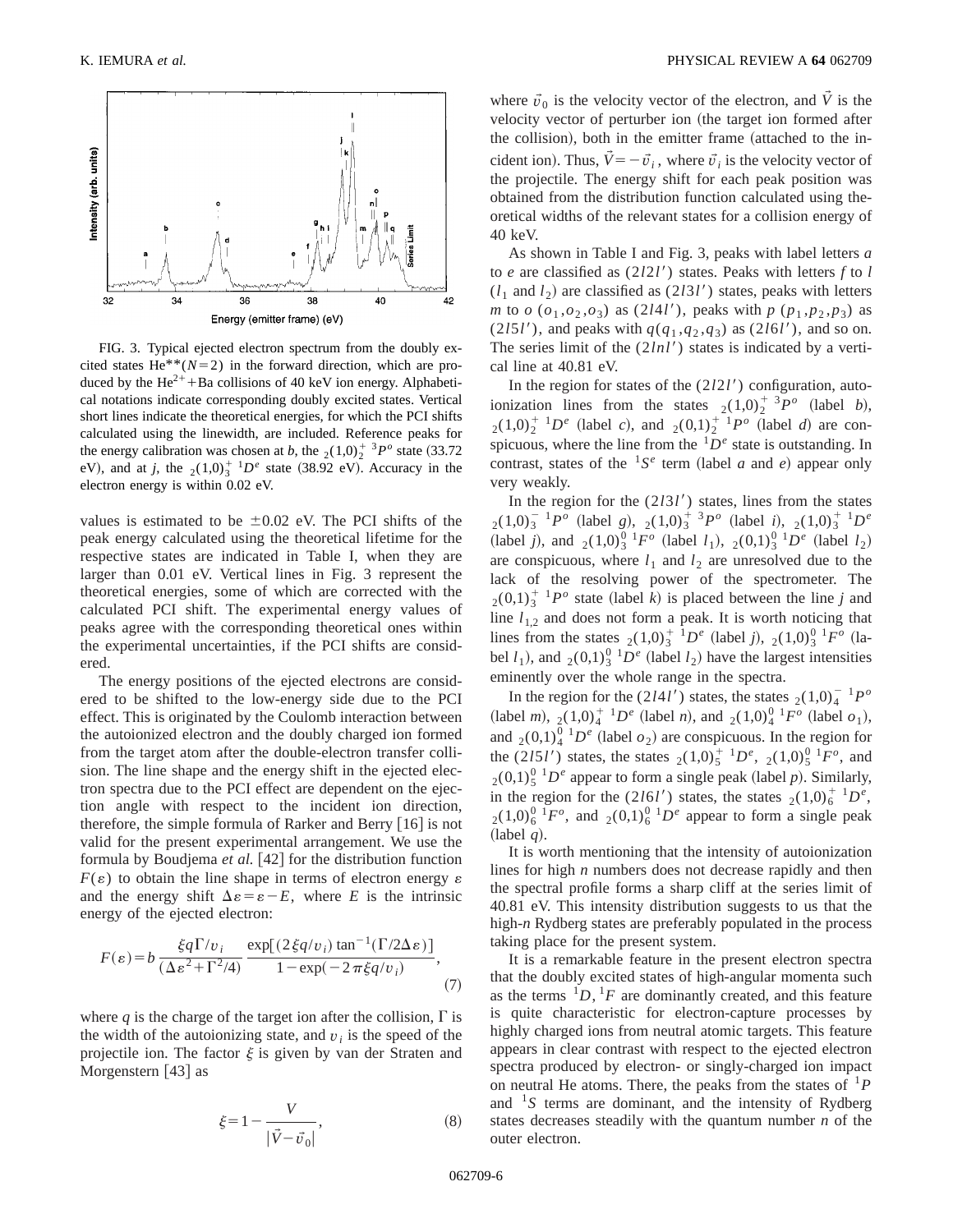TABLE I. Ejected electron energies resulted from autoionization He<sup>\*\*</sup>(2*lnl'*) $\rightarrow$ He<sup>+</sup>(1*s*)+e<sup>-</sup>. Theoretical energies are deduced from the state energies calculated by Lindroth [32], Ho and Bhatia [33-37], Tang, Watanabe, and Matsuzawa [38,39], and Lipsky, Anania, and Conneely [41]. Widths of energy levels are given under the respective electron energies. Figures in the brackets represent the power indices of ten. Observed energies are involved in experimental uncertainties  $\pm 0.02$  eV and the PCI shift.

|                    | Single-  |                                        |               |                      | Theoretical energies (eV) |            |        | Observed |           |
|--------------------|----------|----------------------------------------|---------------|----------------------|---------------------------|------------|--------|----------|-----------|
| Lavel              | particle | State symbol                           |               | widths $\Gamma$ (eV) |                           |            |        | values   | PCI shift |
| letter             | notation | $_N(K,T)_n^A$                          | $2s+1L$       | Lindroth             | H <sub>0</sub>            | Tang       | Lipsky | (eV)     | $(-eV)$   |
| $\boldsymbol{a}$   | $2s^2$   | $_{2}(1,0)^{+}_{2}$                    | ${}^{1}S^{e}$ | 33.255               | 33.255                    | 33.267     | 33.324 | 33.25    | 0.13      |
|                    |          |                                        |               | $1.236[-1]$          | $1.23[-1]$                | $1.24[-1]$ |        |          |           |
| b                  | 2s2p     | $_{2}(1,0)^{+}_{2}$                    | $3p^o$        | 33.728               | 33.727                    | 33.726     | 33.786 | 33.72    | $0.01\,$  |
|                    |          |                                        |               | $8.14[-3]$           | $8.13[-3]$                | $8.14[-3]$ |        |          |           |
| $\mathcal C$       | $2p^2$   | $_{2}(1,0)^{+}_{2}$                    | ${}^1D^e$     | 35.322               | 35.320                    | 35.323     | 35.440 | 35.26    | $0.07\,$  |
|                    |          |                                        |               | $6.426[-2]$          | $6.427[-2]$               | $6.47[-2]$ |        |          |           |
| $\boldsymbol{d}$   | 2s2p     | $_{2}(0,1)^{+}_{2}$                    | ${}^{1}P^{o}$ | 35.561               | 35.559                    | 35.564     | 35.688 | 35.5     | 0.04      |
|                    |          |                                        |               | $3.736[-2]$          | $3.736[-2]$               | $3.68[-2]$ |        |          |           |
| $\boldsymbol{e}$   | $2p^2$   | $2(-1,0)^{+}_{2}$                      | $^1S^e$       | 37.498               | 37.497                    | 37.500     | 37.681 | 37.49    |           |
|                    |          |                                        |               | $5.88[-3]$           | $5.87[-3]$                | $5.95[-3]$ |        |          |           |
| $\boldsymbol{f}$   | 2p3p     | $_{2}(1,0)^{-}_{3}$                    | $^3S^e$       | 37.924               |                           | 38.025     | 38.036 |          |           |
|                    |          |                                        |               | $1.81[-4]$           |                           | $5.02[-5]$ |        |          |           |
| g                  | $sp23-$  | $_{2}(1,0)^{-}_{3}$                    | ${}^{1}P^{o}$ | 38.174               | 38.173                    | 38.171     | 38.187 | 38.2     |           |
|                    |          |                                        |               | $1.04[-4]$           | $1.05[-4]$                | $1.06[-4]$ |        |          |           |
| $\boldsymbol{h}$   | $2s3s$   | $_{2}(1,0)^{+}_{3}$                    | ${}^{1}S^{e}$ | 38.370               | 38.368                    | 38.367     | 38.416 | 38.38    | 0.04      |
|                    |          |                                        |               | $3.70[-2]$           | $3.67[-2]$                | $3.70[-2]$ |        |          |           |
| $\dot{i}$          | $sp23+$  | $_{2}(1,0)^{+}_{3}$                    | $3p^o$        | 38.512               | 38.510                    |            | 38.546 | 38.52    |           |
|                    |          |                                        |               | $2.24[-3]$           | $2.24[-3]$                |            |        |          |           |
| $\dot{J}$          | 2p3p     | $_{2}(1,0)^{+}_{3}$                    | $^1D^e$       | 38.934               | 38.931                    | 38.930     | 38.972 | 38.92    | $0.02\,$  |
|                    |          |                                        |               | $1.51[-2]$           | $1.51[-2]$                | $1.53[-2]$ |        |          |           |
| $\boldsymbol{k}$   | $sp23+$  | $2(0,1)^{+}$                           | $1P^o$        | 39.072               | 39.070                    | 39.070     | 39.012 |          | $0.01\,$  |
|                    |          |                                        |               | $8.19[-3]$           | $8.19[-3]$                | $8.16[-3]$ |        |          |           |
| $l_1$              | 2p3d     | $_{2}(1,0)^{0}_{3}$                    | ${}^1F^o$     | 39.230               |                           |            | 39.237 | 39.23    |           |
|                    |          |                                        |               | $3.48[-4]$           |                           |            |        |          |           |
| l <sub>2</sub>     | $2s3d$   | $_{2}(0,1)^{0}_{3}$                    | $^1D^e$       | 39.280               | 39.279                    | 39.278     | 39.295 |          |           |
|                    |          |                                        |               | $5.44[-4]$           | $5.47[-4]$                | $5.43[-4]$ |        |          |           |
|                    | 2p3p     | $2(-1,0)^{+}_{3}$                      | ${}^{1}S^{e}$ | 39.507               | 39.506                    |            | 39.537 |          |           |
|                    |          |                                        |               | $2.07[-3]$           | $2.12[-3]$                |            |        |          |           |
|                    | 2p3d     | $2(-1,0)^{0}_{3}$                      | $1p^o$        |                      | 39.530                    |            | 39.540 |          |           |
|                    |          |                                        |               |                      | $2.18[-7]$                |            |        |          |           |
| m                  | $sp24-$  | $_{2}(1,0)_{4}^{-}$                    | $1p^o$        | 39.534               | 39.549                    |            | 39.557 | 39.55    |           |
|                    |          |                                        |               | $2.7[-6]$            | $4.10[-7]$                |            |        |          |           |
| $n_1$              | 2p4p     | $_{2}(1,0)^{+}_{4}$                    | ${}^1D^e$     |                      | 39.815                    |            | 39.833 | 39.85    |           |
|                    |          |                                        |               |                      | $6.34[-3]$                |            |        |          |           |
| n <sub>2</sub>     | $sp24+$  | $_{2}(0,1)_{4}^{+}$                    | $1p^o$        |                      | 39.879                    |            | 39.877 |          |           |
| $\boldsymbol{o}_1$ | 2p4d     | $_{2}(1,0)_{4}^{0}$                    | ${}^1F^o$     |                      |                           |            | 39.941 | 39.96    |           |
| ${\cal O}_2$       | $2s4d$   | $_{2}(0,1)_{4}^{0}$                    | ${}^1D^e$     |                      | 39.957                    |            | 39.961 |          |           |
|                    |          |                                        |               |                      | $1.50[-4]$                |            |        |          |           |
|                    | $sp25-$  | $_{2}(1,0)_{5}^{-}$                    | $1P^o$        |                      | 40.071                    |            | 40.076 |          |           |
| $p_1$              | 2p5p     | $_{2}(1,0)_{5}^{+}$                    | ${}^1D^e$     |                      | 40.019                    |            | 40.205 |          |           |
|                    | $sp25+$  | $_{2}(0,1)_{5}^{+}$                    | $1P^o$        |                      | 40.229                    |            | 40.236 | 40.26    |           |
| $p_2$              | 2p5d     | $_{2}(1,0)_{5}^{0}$                    | ${}^1F^o$     |                      |                           |            | 40.259 |          |           |
| $p_3$              | $2s5d$   | $_{z}$ (0,1) <sup>0</sup> <sub>5</sub> | ${}^1D^e$     |                      |                           |            | 40.269 |          |           |
|                    | $sp26-$  | $_{2}(1,0)_{6}^{-}$                    | ${}^{1}P^{o}$ |                      | 40.326                    |            | 40.328 |          |           |
| $\mathfrak{q}_1$   | 2p6p     | $_{2}(1,0)_{6}^{+}$                    | ${}^1D^e$     |                      |                           |            | 40.398 |          |           |
|                    | $sp26+$  | $_{2}(0,1)_{6}^{+}$                    | $1P^o$        |                      | 40.413                    |            | 40.417 | 40.45    |           |
| $\mathfrak{q}_2$   | 2p6d     | $_{2}(1,0)_{6}^{0}$                    | ${}^1F^o$     |                      |                           |            | 40.430 |          |           |
| $q_{\mathrm{3}}$   | 2s6d     | $_{2}(0,1)_{6}^{0}$                    | ${}^1D^e$     |                      |                           |            | 40.436 |          |           |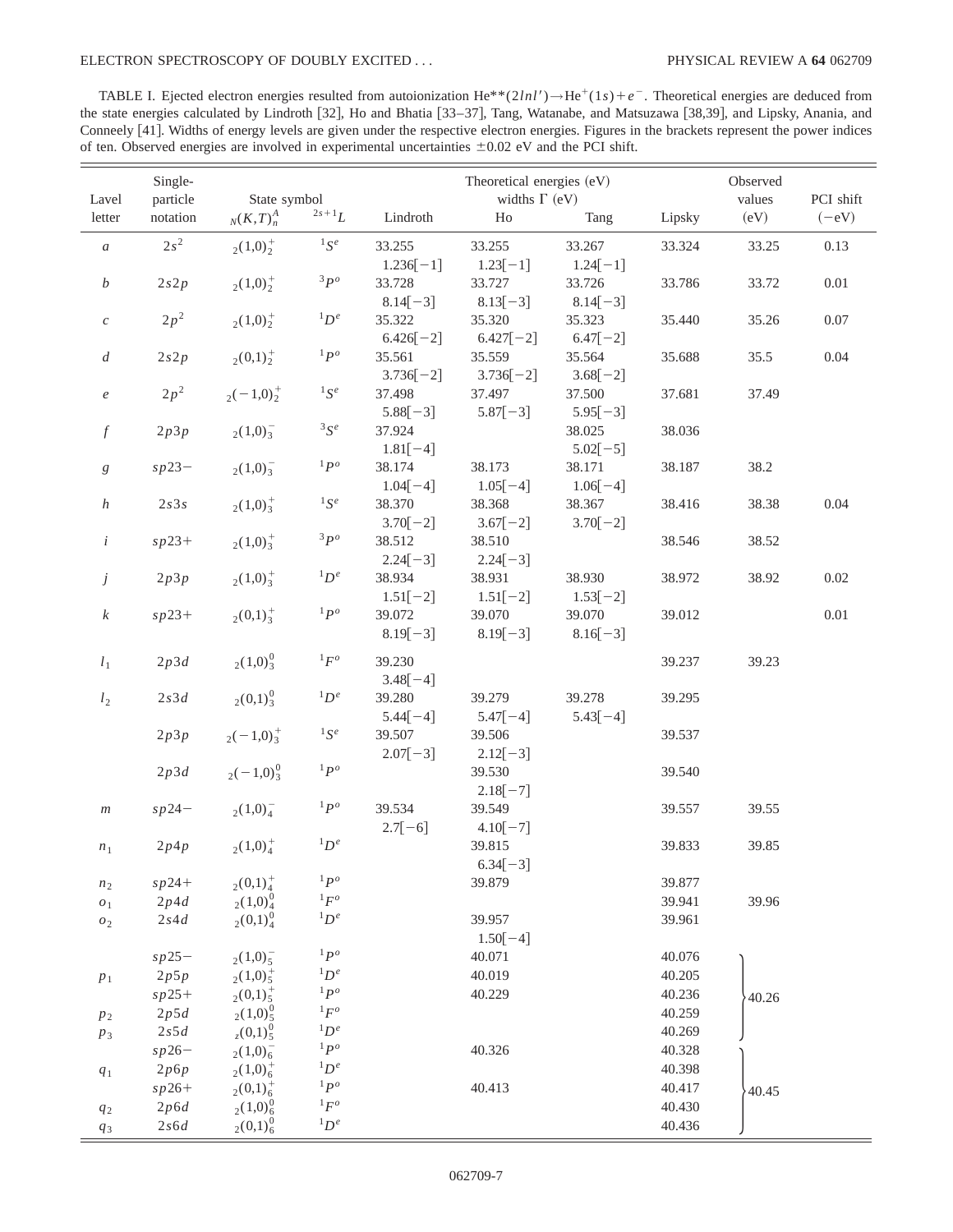On the other hand, studies on the ejected electron spectra produced by collisions of fully stripped ions  $B^{5+}$  [20],  $C^{6+}$ [17–19],  $N^{7+}$  [21],  $O^{8+}$  [17], and Ne<sup>10+</sup> [21,22] with He atoms or  $H_2$  molecules have generally demonstrated the remarkable tendency that the population of doubly excited states in He-like ions with high-angular momentum terms are predominant.

As for the  $(2lnl')$  series, Sakaue and Ohtani *et al.* [18– 20] have reported the electron spectra due to autoionization of the  $(2l2l')$  and  $(2l3l')$  states in  $B^{3+}$  ions, and the  $(2131')$  states in  $C^{4+}$  ions, both with identification of major peaks. The basic feature in the population distribution, where the  ${}_{2}(1,0)^{+1}_{2}D^{e}$ ,  ${}_{2}(1,0)^{\frac{1}{3}}{}^{1}D^{e}$ ,  ${}_{2}(1,0)^{0}_{3}{}^{1}F^{o}$ , and  $_{2}(0,1)_{3}^{0}$  1*D<sup>e</sup>* states are dominant is essentially the same as that found in the present measurement. Moreover, the  $_{2}(1,0)_{3}^{-1}P^{\circ}$  state, which is commonly known as the  $(sp23-)$ <sup>1</sup>P state and is usually observable only very weakly by photoabsorption spectroscopy or other methods, also clearly observed.

There is one distinct difference, however, between the two studies, i.e., the appearance of the peak attributable to the  $2(1,0)$ <sup>+</sup>  $3P^{\circ}$  state in the present experiment; a peak attributable to the  $_2(1,0)_3^{\mathrm{+}}$  <sup>3</sup> $P^{\mathrm{o}}$  is also observed in the present spectra. In order to rule out the possibility that the occurrence of the triplet states results from a double collision process, we have checked the pressure dependence of the intensity distribution of the peaks and confirmed that the intensity of the peak of the triplet state relative to that of other peaks was independent of the target pressure in the pressure range used. The triplet states were observed only for Ba and Sr, but was not for Ca and Mg. At the moment, we have no definite explanation for this phenomenon. It might be caused by a failure of the *LS* coupling scheme, for the heaviest target atoms. Otherwise, a capture process from the inner shell of the Ba or Sr targets to  $He^{2+}$  must be considered unless the spin change occurs.

#### **B.** The  $3lnl'$  series

The ejected electron spectrum measured in the energy range from 0 to 10 eV is shown in Fig. 4. The spectra are attributed to the autoionization processes  $He^{**}(3lnl')$  $\rightarrow$ He<sup>+</sup> (2*s* or 2*p*) and He<sup>\*\*</sup>(4*lnl'*) $\rightarrow$ He<sup>+</sup>(3*l''*). The electron signals due to the autoionization  $He^{**}(3lnl')$  $\rightarrow$ He<sup>+</sup>(1*s*), which are expected to be located in a region from 44.8 to 48.4 eV, have been observed only very weakly. Autoionization signals due to the channel  $He^{**}(4ln l')$  $\rightarrow$ He<sup>+</sup>(2*l<sup>''</sup>*), which are expected from 8.3 to 10.2 eV, have been observed also only very weakly. The energy scale of the spectrum was calibrated by setting the series limit of the  $(3lnl')$  states at  $(7.56 \text{ eV})$ , and that of the  $(4lnl')$  states at  $(2.65 \text{ eV}).$ 

Most peaks and bumps are labeled alphabetically, and their energy values read from the spectra are tabulated corresponding to the symbols of the doubly excited states given in Table II. The accuracy of the experimental energy values is estimated to be  $\pm 0.03$  eV. Theoretical energy values of ejected electrons obtained from the results of calculations for state energies by Lindroth *et al.* [32], Ho and Bhatia  $[44-$ 



FIG. 4. Typical ejected electron spectrum from the doubly excited states He<sup>\*\*</sup>( $N=3$ ) in the forward direction, which are produced by the He<sup>2+</sup>+Ba collisions of 40 keV ion energy. Alphabetical notations indicate corresponding doubly excited states. Vertical short lines indicate the theoretical energies, for which the PC shifts calculated using the linewidth, were included. The energy calibration was performed by choosing the two reference energies at the  $He^{**}(3lnl') \rightarrow He^{+}(2l)$  series limit, 7.56 eV, and the  $He^{**}(4lnl') \rightarrow He^+(3l)$  series limit, 2.65 eV. Accuracy in the electron energy is estimated to be about 0.03 eV.

51], Tang, Watanabe, and Hatsuzawa [38,39], and Koyama et al. [52], Koyama, Takafuji, and Matsuzawa [53], and Lipsky, Anania, and Conneely [41] are shown for comparison. The PCI shifts for the ejected electron energies calculated using the theoretical linewidths are listed in the last column, if they are larger than 0.01 eV.

Short vertical lines in Fig. 4 represent the theoretical energies corrected with the calculated PCI shifts. As shown in Fig. 4 and Table II, peaks with label letters *a* to *j* are classified as the  $(3131')$  states. Peaks with letters *k* to *p* are classified as the  $(3141')$  states; peaks with letters *q* to *s* as  $(3151')$ , peaks with letters *t* to *v* as  $(3161')$ , and peaks with letters *w* and *x* as  $(3171)$ , and so on. The series limit of the  $(3lnl')$  states is indicated by a vertical line at 7.56 eV.

In the region for the states of the  $(3131)$  configuration, the lines involving the states  $(3(2,0))^{\frac{1}{3}}$  1*S<sup>e</sup>* (label *a*),  $3(2,0)$ <sup>+</sup>  $3P^o$  (label *b*),  $3(2,0)$ <sup>+</sup>  $1D^e$  (label *c*), and  $3(1,1)_3^{\frac{1}{3}}$  <sup>1</sup> $P^o$  (label *d*) are affected by considerable PCI shifts and broadening, forming a single broad peak with bumps on both shoulders. The central peak is caused by the  ${}^{1}D^e$  state. A fine line with label *e* seems to identify the  $\frac{1}{3}(1,1)^{\frac{1}{3}}$   $10^{\circ}$ state. The  $1/D$  odd states should be nonautoionizing for symmetry reasons in the case of the  $(2lnl')$  states, because they have only the  $He^+(1s)$  decay channel. However, the corresponding states in the  $(3ln l')$  configuration have the decay channel He<sup>+</sup>(2*p*) in addition to He<sup>+</sup>(2*s*), therefore, they become autoionizing. A large peak around 5.2 eV with a tail to the low-energy side is regarded to consist of the states  $3(0,0)_3^{\dagger}$   ${}^{1}S^e$  (label *f*),  $3(0,2)_3^{\dagger}$   ${}^{1}D^e$  (label *g*),  $3(2,0)_3^{\dagger}$   ${}^{1}G^e$ (label *h*), and  $_3(1,1)^{\frac{1}{3}}$  <sup>1</sup>*F<sup>o</sup>* (label *i*). Lines due to the  ${}^{1}D^{e}(g)$ ,  ${}^{1}G^{e}(h)$ , and  ${}^{1}F^{o}(i)$  states suffer considerable PCI shifts and broadening, and merge into a single peak. A con-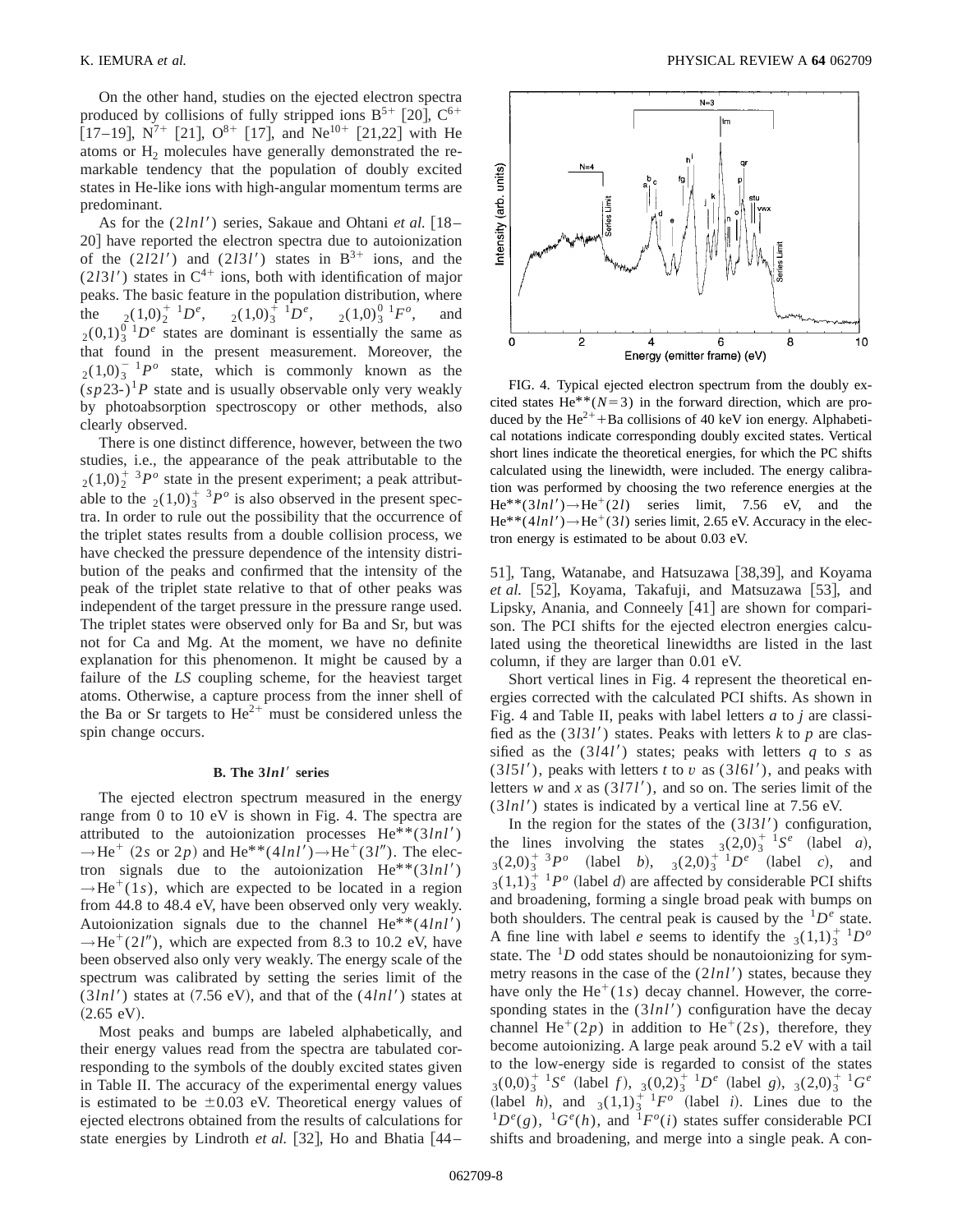TABLE II. Ejected electron energies resulted from autoionization He<sup>\*\*</sup>(3*lnl'*) $\rightarrow$ He<sup>+</sup>(2*s* or 2*p*)+*e*<sup>-</sup>. Theoretical energies are deduced from the state energies calculated by Lindroth [32], Ho Callaway and Bhatia [44–50], Koyama et al. [52,53] and Lipsky Anania, and Conneely [41]. Widths of energy levels are given under the respective electron energies. Figures in the brackets represent the power indices of ten. Observed energies are involved in experimental uncertainties  $\pm 0.03$  eV and the PC shift.

|                          | Single-  |                         |                | Theoretical energies (eV) |            |            |                     | Observed |          |
|--------------------------|----------|-------------------------|----------------|---------------------------|------------|------------|---------------------|----------|----------|
| Lavel                    | particle | State symbol            |                | widths $\Gamma$ (eV)      |            |            | values<br>PCI shift |          |          |
| letter                   | notation | $_N(K,T)_n^A$           | $2s + 1L$      | $\mbox{Lindroth}$         | ${\rm Ho}$ | Koyama     | Lipsky              | (eV)     | $(-eV)$  |
| $\boldsymbol{a}$         | $3s^2$   | $_{3}(2,0)^{+}_{3}$     | $^1S^e$        | 3.988                     | 3.988      | 3.988      | 3.978               |          | $0.06\,$ |
|                          |          |                         |                | $8.19[-2]$                | $8.16[-2]$ | $8.27[-2]$ |                     |          |          |
| $\boldsymbol{b}$         | 3s3p     | $_{3}(2,0)^{+}_{3}$     | $3p^o$         | 4.074                     | 4.074      |            | 4.052               | 3.80     | 0.06     |
|                          |          |                         |                |                           | $8.09[-2]$ |            |                     |          |          |
| $\boldsymbol{c}$         | $3p^2$   | $_3(2,0)^{+}_3$         | ${}^1D^e$      | 4.270                     | 4.270      | 4.272      | 4.245               | 4.15     | $0.11\,$ |
|                          |          |                         |                |                           | $1.43[-1]$ | $1.45[-1]$ |                     |          |          |
| $\overline{d}$           | 3s3p     | $_3(1,1)_3^+$           | $1P^o$         | 4.475                     | 4.476      | 4.474      | 4.492               | 4.25     | 0.14     |
|                          |          |                         |                |                           | $1.90[-1]$ | $1.90[-1]$ |                     |          |          |
| $\boldsymbol{e}$         |          | $_3(1,1)^+$             | ${}^1D^o$      | 4.677                     | 4.677      |            | 4.661               | 4.70     |          |
|                          |          |                         |                |                           | $8.73[-3]$ |            |                     |          |          |
| $\boldsymbol{f}$         | $3p^2$   | $_3(0,0)^{\frac{1}{3}}$ | ${}^1S^e$      | 4.970                     | 4.970      | 4.978      | 5.024               |          | 0.14     |
|                          |          |                         |                |                           | $1.81[-1]$ |            |                     | 4.96     |          |
| $\boldsymbol{g}$         | 3s3d     | $3(0,2)^{+}_{3}$        | ${}^1D^e$      | 5.022                     | 5.022      |            | 5.049               |          | 0.09     |
|                          |          |                         |                |                           | $1.17[-1]$ |            |                     |          |          |
| $\boldsymbol{h}$         | $3d^2$   | $_{3}(2,0)^{+}_{3}$     | ${}^1G^e$      | 5.252                     | 5.253      |            |                     | 5.09     | 0.14     |
|                          |          |                         |                |                           | $1.82[-1]$ |            |                     |          |          |
| $\dot{i}$                | 3p3d     | $_3(1,1)_3^0$           | $^1F^o$        | 5.330                     | 5.329      |            | 5.339               | 5.24     | 0.07     |
|                          |          |                         |                |                           | $8.57[-2]$ |            |                     |          |          |
| $\dot{J}$                | 3p3d     | $_3(0,0)^{+}_3$         | ${}^1D^e$      | 5.715                     | 5.718      |            | 5.713               | 5.69     | 0.03     |
|                          |          |                         |                |                           | $3.26[-2]$ |            |                     |          |          |
| $\boldsymbol{k}$         | $sp34-$  | $_{3}(2,0)^{-}_{4}$     | ${}^1P^o$      |                           | 5.828      | 5.823      | 5.829               | 5.85     |          |
|                          |          |                         |                |                           | $7.62[-4]$ | $1.90[-3]$ |                     |          |          |
|                          | 3p3d     | $3(-1,1)^{+}_{3}$       | $1P^o$         | 5.912                     | 5.912      | 6.009      | 5.934               |          | 0.03     |
|                          |          |                         |                |                           | $3.95[-2]$ | $3.35[-2]$ |                     |          |          |
|                          | 3s4s     | $_{3}(2,0)^{+}_{4}$     | ${}^{1}S^{e}$  |                           | 5.958      | 6.023      | 5.964               |          |          |
|                          |          |                         |                |                           | $1.4[-4]$  |            |                     |          |          |
| l                        | 3s4f     | $_{3}(2,0)_{4}^{-}$     | ${}^1F^o$      |                           | 6.044      |            | 6.047               |          |          |
|                          |          |                         |                |                           | $2.45[-3]$ |            |                     | 6.05     |          |
| $\,m$                    | 3p4p     | $_{3}(2,0)^{+}_{4}$     | ${}^1D^e$      |                           | 6.104      |            | 6.097               |          | 0.05     |
|                          |          |                         |                |                           | $6.52[-2]$ |            |                     |          |          |
| $\, n$                   | $sp34+$  | $_{3}(1,1)^{+}_{4}$     | ${}^1P^o$      |                           | 6.232      | 6.235      | 6.241               |          | $0.07\,$ |
|                          |          |                         |                |                           | $8.43[-2]$ | $8.13[-2]$ |                     |          |          |
| n'                       |          | $_3(0.2)4$              | ${}^1D^0$      |                           | 6.269      |            | 6.272               | 6.32     |          |
| n''                      |          |                         | $^1{_F^e}$     |                           | 6.301      |            | 6.302               |          |          |
| $n^{\prime\prime\prime}$ |          | $_3(1,1)_4^+$           | $^1D^o$        |                           | 6.302      |            | 6.303               |          |          |
|                          |          | $_{3}(0,0)_{4}^{-}$     | $^{1}P^{o}$    |                           | 6.325      | 6.359      | 6.329               |          |          |
|                          |          |                         | $^1S^e$        |                           | 6.438      |            | 6.455               |          |          |
| ${\cal O}$               | $3s4d$   | $_3(0,2)_4^+$           | ${}^1D^e$      |                           | 6.470      |            | 6.480               |          |          |
| o'                       |          |                         | ${}^1G^e$      |                           | 6.484      |            |                     |          |          |
| o''                      |          |                         | ${}^1G^o$      |                           | 6.490      |            |                     | 6.5      |          |
| $o^{\prime\prime\prime}$ | 3p4g     | $_3(0,2)_4^0$           | $^1{\cal F}^o$ |                           | 6.505      |            | 6.514               |          |          |
| o''''                    |          | $_3(-1,1)_4^0$          | ${}^1F^e$      |                           | 6.507      |            | 6.510               |          |          |
|                          |          |                         | $1P^e$         |                           | 6.551      |            |                     |          |          |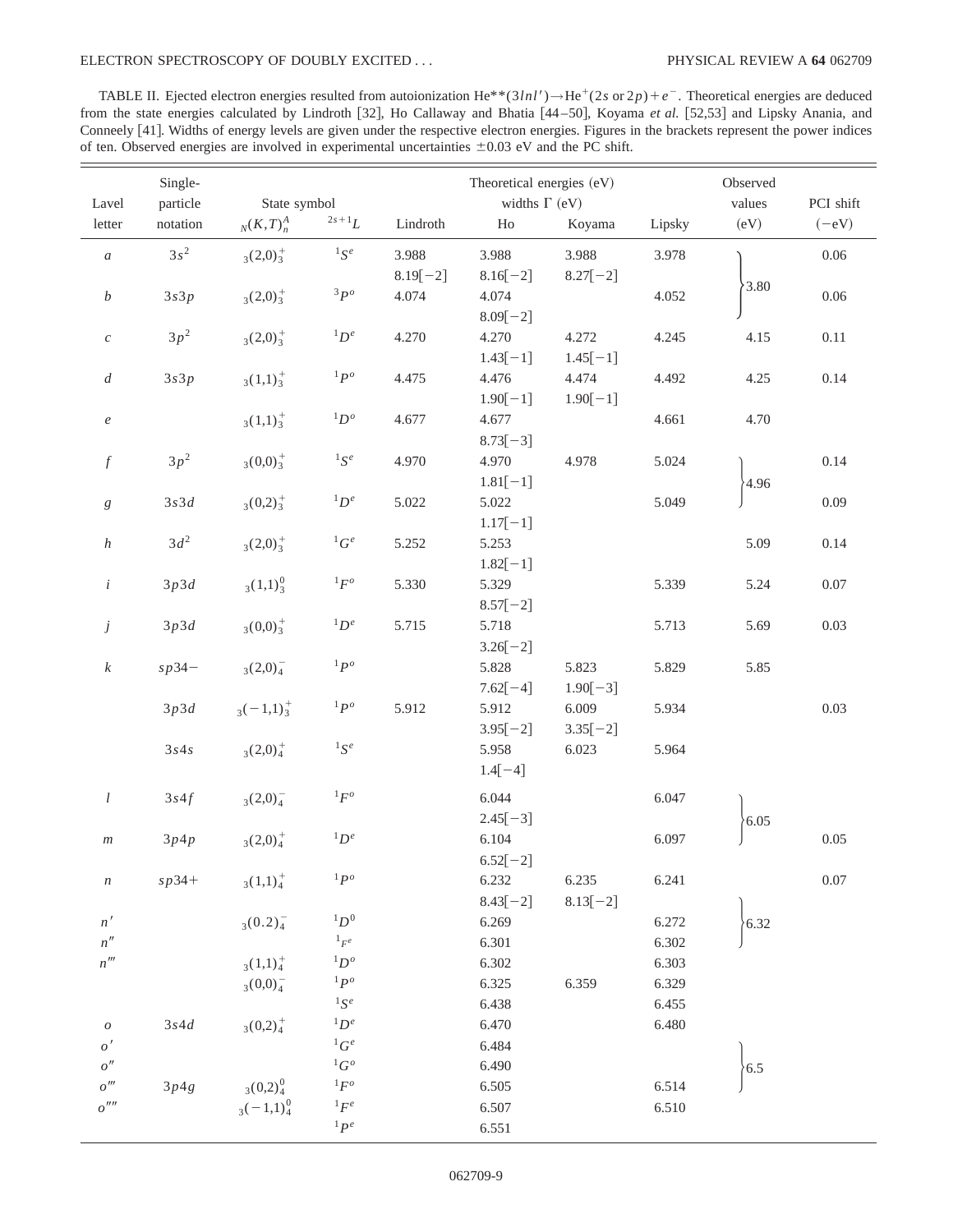| Lavel                      | Single-<br>particle<br>notation | State symbol           |                                   |          | Theoretical energies (eV)<br>widths $\Gamma$ (eV) | Observed<br>values | PCI shift |      |         |
|----------------------------|---------------------------------|------------------------|-----------------------------------|----------|---------------------------------------------------|--------------------|-----------|------|---------|
| letter                     |                                 | $_N(K,T)_n^A$          | $2s+1$ $L$                        | Lindroth | H <sub>0</sub>                                    | Koyama             | Lipsky    | (eV) | $(-eV)$ |
| $\boldsymbol{p}$           | 3p4d                            | $_3(1,1)_4^+$          | ${}^1F^o$                         |          | 6.591                                             |                    | 6.592     | 6.59 |         |
|                            |                                 | $_{3}(2,0)_{5}^{-}$    | ${}^1P^o$                         |          | 6.603                                             | 6.613              |           |      |         |
|                            |                                 | $_{3}(0,0)4$           | $^1S^e$                           |          | 6.605                                             | 6.601              |           |      |         |
|                            |                                 |                        | ${}^1G^e$                         |          | 6.664                                             |                    |           |      |         |
|                            |                                 | $_3(0,0)_4^+$          | ${}^1D^e$                         |          | 6.681                                             |                    | 6.682     |      |         |
|                            |                                 |                        | $1$ $p$ <sup><math>e</math></sup> |          | 6.706                                             |                    | 6.709     |      |         |
| q                          |                                 | $_{3}(2,0)_{5}^{-}$    | ${}^1F^o$                         |          | 6.712                                             |                    | 6.714     |      |         |
| $\boldsymbol{r}$           |                                 | $_{3}(2,0)_{5}^{+}$    | ${}^1D^e$                         |          | 6.717                                             |                    | 6.714     | 6.73 |         |
|                            |                                 |                        | ${}^1D^o$                         |          | 6.731                                             |                    | 6.733     |      |         |
|                            |                                 | $_3(1,1)_4^-$          | ${}^1D^e$                         |          | 6.760                                             |                    | 6.762     |      |         |
|                            |                                 | $_3(-1,1)_4^+$         | $1p^o$                            |          | 6.762                                             | 6.667              | 6.766     |      |         |
|                            |                                 |                        | ${}^1F^o$                         |          | 6.766                                             |                    | 6.767     |      |         |
|                            |                                 | $_3(1,1)_5^+$          | $1p^o$                            |          | 6.784                                             | 6.816              | 6.794     |      |         |
|                            |                                 |                        | ${}^1F^e$                         |          | 6.809                                             |                    | 6.839     |      |         |
|                            |                                 | $_3(-1,1)_4^0$         | ${}^1D^e$                         |          | 6.815                                             |                    | 6.817     |      |         |
|                            |                                 |                        | ${}^1F^e$                         |          |                                                   |                    | 6.924     |      |         |
| $\boldsymbol{S}$           | 3p5d                            | $3(1,1)^{+}_{5}$       | ${}^1F^o$                         |          | 6.943                                             |                    | 6.966     | 6.94 |         |
|                            |                                 |                        | $1p^o$                            |          |                                                   |                    | 6.957     |      |         |
|                            | 3s5d                            | $_3(0,2)_5^+$          | ${}^1D^e$                         |          |                                                   |                    | 7.009     |      |         |
| $\boldsymbol{t}$           | 3p6p                            | $3(2,0)^{+}_{6}$       | ${}^1D^e$                         |          |                                                   |                    | 7.014     |      |         |
| $\mathcal U$               | 3s6f                            | $_{3}(2,0)_{6}^{-}$    | ${}^1F^o$                         |          |                                                   |                    | 7.020     | 7.00 |         |
| $\upsilon$                 | 3p6d                            | $_3(1,1)_6^+$          | ${}^1F^o$                         |          |                                                   |                    | 7.156     | 7.14 |         |
| ${\mathcal W}$             | 3p7p                            | $_{3}(2,0)\frac{1}{7}$ | ${}^1D^e$                         |          |                                                   |                    | 7.181     |      |         |
| $\boldsymbol{\mathcal{X}}$ | 3s7f                            | $3(2,0)^{-}$           | ${}^1F^o$                         |          |                                                   |                    | 7.185     | 7.18 |         |

TABLE II. (Continued).

tribution from the  ${}^{1}S^{e}(f)$  state is considered to be small. Autoionization of the  $_3(0,0)_3^{\dagger}$  1*D*<sup>*e*</sup> state forms a sharp single peak (label *j*).

The energy values of the peak positions experimentally observed agree with the theoretical energies corrected with the PCI shifts within the experimental uncertainty. However, the energy values for most bumps do not agree well with the theoretical energies for the corresponding states even though the correction for PCI shifts are given. This situation may be mainly caused by the overlapping of numerous spectral lines, each of which produces a respective asymmetric profile with a tail toward the low-energy side by the PCI effect.

There is a possibility that the peak labeled by *k* might be identified with the  $3(-1,1)_3^{\text{+1}} P^o$  state, however, we identify it to otherwise as follows.

In the region for the  $(3141)$  states, peaks due to the states  $3(2,0)_4^{-1}P^o$  (label *k*),  $3(2,0)_4^{-1}P^o$  (label *l*), and  $3(2,0)_4^{\frac{1}{4}}$   $1D^e$  (label *m*) are conspicuous. A peak due to the states  ${}^{1}F^{\circ}$  and  ${}^{1}D^{\circ}$  (label *l* and *m*) is the most prominent over the whole region of the  $(3ln l')$  series. Around the energy position indicated by label *n*, there are four candidate states that belong to the  $^{1}P$ ,  $^{1}D$ , and  $^{1}F$  terms, as shown in Table II. Around the position indicated by label *o*, there are five candidates that belong to  ${}^{1}D$ ,  ${}^{1}F$ , and  ${}^{1}G$  terms.

In the region for the  $(3151)$  states, the main peak appears to consist of the  $_3(2,0)_5^{-1}F^o$  (label *q*) and the  $_3(2,0)_5^{-1}D^e$ 

 $(label r)$  states. In the  $(3161)$  region, the main peak is formed by the  $_3(2,0)_6^{\dagger}$   $^1D^e$  (label *t*) and the  $_3(2,0)_6^{\dagger}$   $^1F^o$  $(label  $u$ ) states. In the (3171') region, the main peak is$ formed by the  $_3(2,0)_7^+$  <sup>1</sup>D<sup>*e*</sup> (label *w*) and  $_3(2,0)_7^-$  <sup>1</sup>F<sup>*o*</sup> (label *x*) states. As for the series  $(1,1)^{1}$ <sup>1</sup>*F<sup>o</sup>* (*n*=3,4,5,6), indicated by labels *i*, *p*, *s*, and *v* the extent of their contribution cannot be judged yet. In addition to these states, level energies of more than twenty (3*l51'*) states belonging to the <sup>1</sup>*D*, <sup>1</sup>*F*, and <sup>1</sup>*G* terms have been calculated by Ho and Callaway  $[45]$  and Lipsky, Anania, and Conneely  $[41]$ . We have no information yet about the contribution of these states to the spectral features.

Only few experimental investigations are available on doubly excited states in He, transitions to which are optically forbidden from the ground state, in the energy region of the  $(3lnl')$  configurations or higher, using the methods of electron or ion collisions with neutral He atoms. Brotton *et al.* measured the electron energy-loss spectra of He in the energy-loss region from 69 to 72 eV, and deduced energy values and widths of eleven optically forbidden doubly excited states below the  $N=3$  threshold [54]. Appearance of the population distribution in these spectra are largely different from the present results, although the measured energies are in good agreement with the present ones.

We may compare our results for the identification of the autoionization lines for the (3*l*3*l'*) states with that of Mack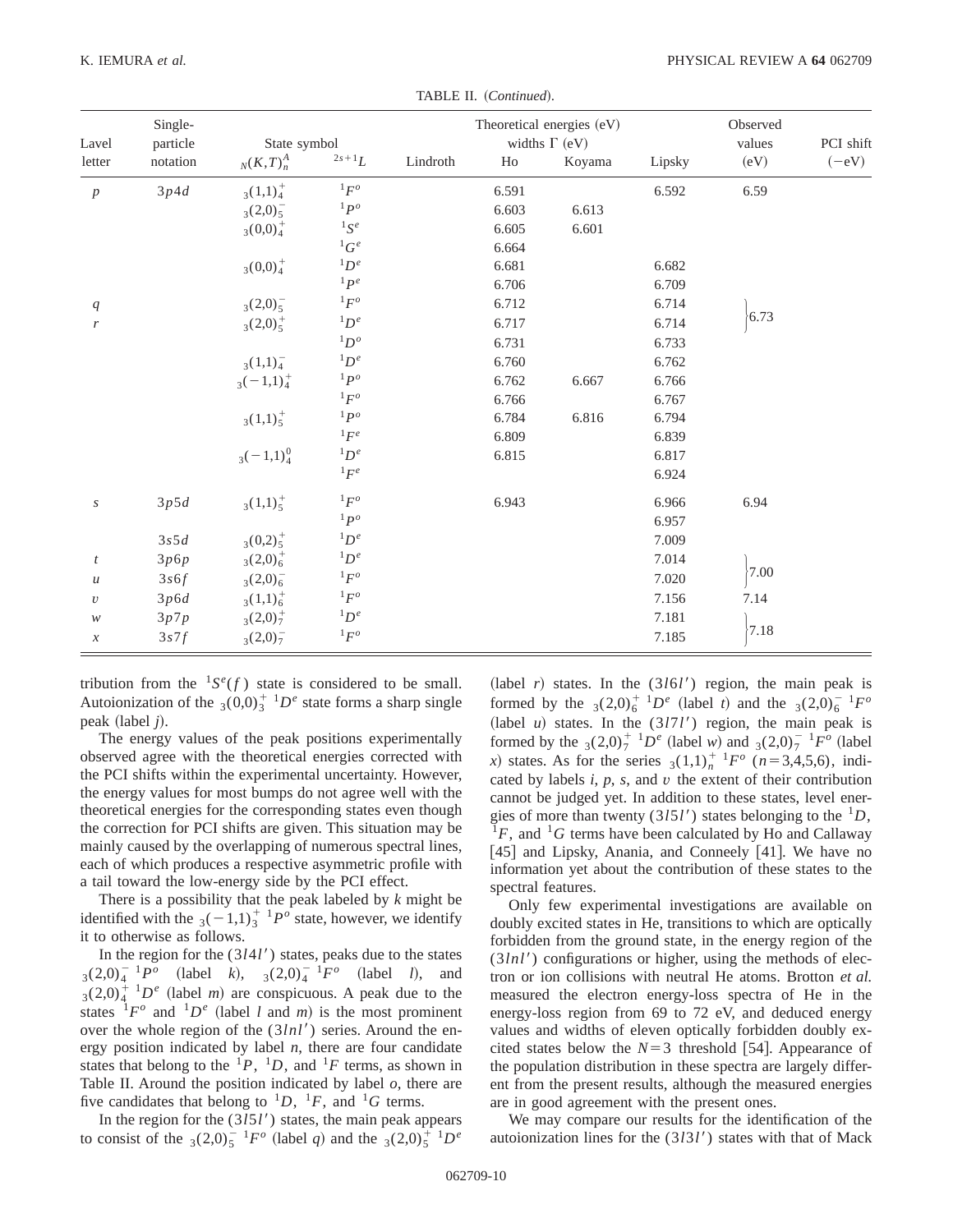*et al.* [17]. They have reported the spectra due to the doubly excited  $C^{4+}$  states produced by the  $C^{6+} + H_2$  collision, and those due to the doubly excited  $O^{6+}$  produced by the  $O^{8+}$ +He collision. In both cases, they have displayed spectra from states with the (3*l*3*l'*) configurations and given the identification of all lines. There is a good agreement between the present results and theirs, although there are some differences in the intensity distribution. For instance, the peak due to the  $3(1,1)_3^{\dagger}$  1*D<sup>o</sup>* shows the highest intensity for both the doubly excited  $C^{4+}$  and  $O^{6+}$  ions.

It should be also mentioned that the intensities of autoionization peaks for high *n* quantum numbers do not decrease rapidly and, on the contrary, form a sharp edge at the series limit at 7.56 eV. It is observed that states of *n* around 4 or 5 and of the *D*, *F*, or *G* terms are most preferably populated for the states with the  $(3lnl')$  configurations.

We find a clear series limit for the  $(4lnl')$  states at 2.65 eV. The peak structure due to the autoionization  $He^{**}(4lnl') \rightarrow He^{+}(3l'')$  may not however, be observed clearly. This is probably attributable to the situation that this series overlaps with that due to the autoionization  $He^{**}(5ln l') \rightarrow He^{+}(4l'').$ 

## **C. Collision energy dependence of the intensity ratios in the spectra**

In the present measurements, the intensities in the spectra were normalized with the target thickness and the beam currents. As shown in Fig. 2, the intensity of autoionization peaks from the  $He^{**}(2lnl')$  states is generally weaker than that from the He<sup>\*\*</sup>(3*lnl'*),(4*lnl'*) and higher excited states for the collision energies between 40 and 20 keV. As the collision energy decreases, the intensities of the peaks due to the  $(3lnl')$  and higher excited states relative to those due to the  $(2lnl')$  states decrease.

Figure 5 shows the energy dependence of the spectra that belong to the  $(2lnl')$  states. The intensities of peaks from the (2*l*2*l'*) states decrease as the collision energy decreases relative to those from the  $(2ln l')$ ,  $n \ge 3$ , states. The peaks from the  $(2131')$  and  $(2141')$  states become prominent and peak shapes appear to be sharper. These phenomena are regarded to be due to the fact that the states of the  ${}^{1}F^{\circ}$  term  $(l_1)$ and  $o_1$ ) become more favorable than those of the  ${}^{1}D^e$  terms  $(i, l_2, n, \text{ and } o_2)$  for lower-energy collisions. Meanwhile, the relative intensities from Rydberg series of higher *n* decrease as the collision energy decreases, and the profile of the spectra near the series limit changes to be a gentle slope instead of a steep cliff.

# **D. Mechanism of production of doubly excited states by the double-electron transfer process**

In order to explain the characteristic features in the production of doubly excited states in He by double-electron transfer collisions of  $\text{He}^{2+}$  with alkaline-earth atoms, a series of theoretical studies are in progress based on the scheme of analyses using the potential curve crossing, like the Fano-Lichten or the Barat-Lichten theorem. For the potential energy diagram of the  $(He-Ba)^{++}$  system, the essential charac-



FIG. 5. Comparisons of typical ejected electron spectra between the ion energies 40 and 20 keV. The spectra are from the doubly excited states  $H^{**}(N=2)$  in the forward direction, which are produced by the  $He^{2+} + Ba$  collisions.

ter of this system is the larger magnitude of the polarizability of the Ba atom as well as that of the doubly excited He atom. The polarizability of excited He states have been calculated by linear response theory based on the density-functional approach. Results of this study have been reported at an international conference  $[25,55]$ . Discussions based on the theoretical analyses of potential energy curves to explain the dynamics of the experimental observations will be given in a future publication.

# **E. Limitation of application of the method of zero-degree electron spectroscopy**

There is an intrinsic difficulty in the method for the determination of energy levels of excited He\*\* with high accuracy using the double-electron capture collision by  $He^{2+}$ with target atoms. First of all, the autoionization lines suffer from a considerable Doppler shift and broadening because the emitter itself moves rather swiftly. In order to minimize the effect of the Doppler broadening, the zero-degree arrangement for spectroscopy is regarded to be the best choice. The PCI effect that affects the autoionization event in the field of the receding target ion produces a unique profile and shift in particular autoionization lines. The PCI effect causes the overlap of lines and makes the energy determination more difficult, which is especially serious for states of short lifetime (large-energy width) and for low-energy collisions.

We have another problem to ask whether the intensity ratios in the autoionization spectra we have obtained by means of the zero-degree electron spectroscopy really repre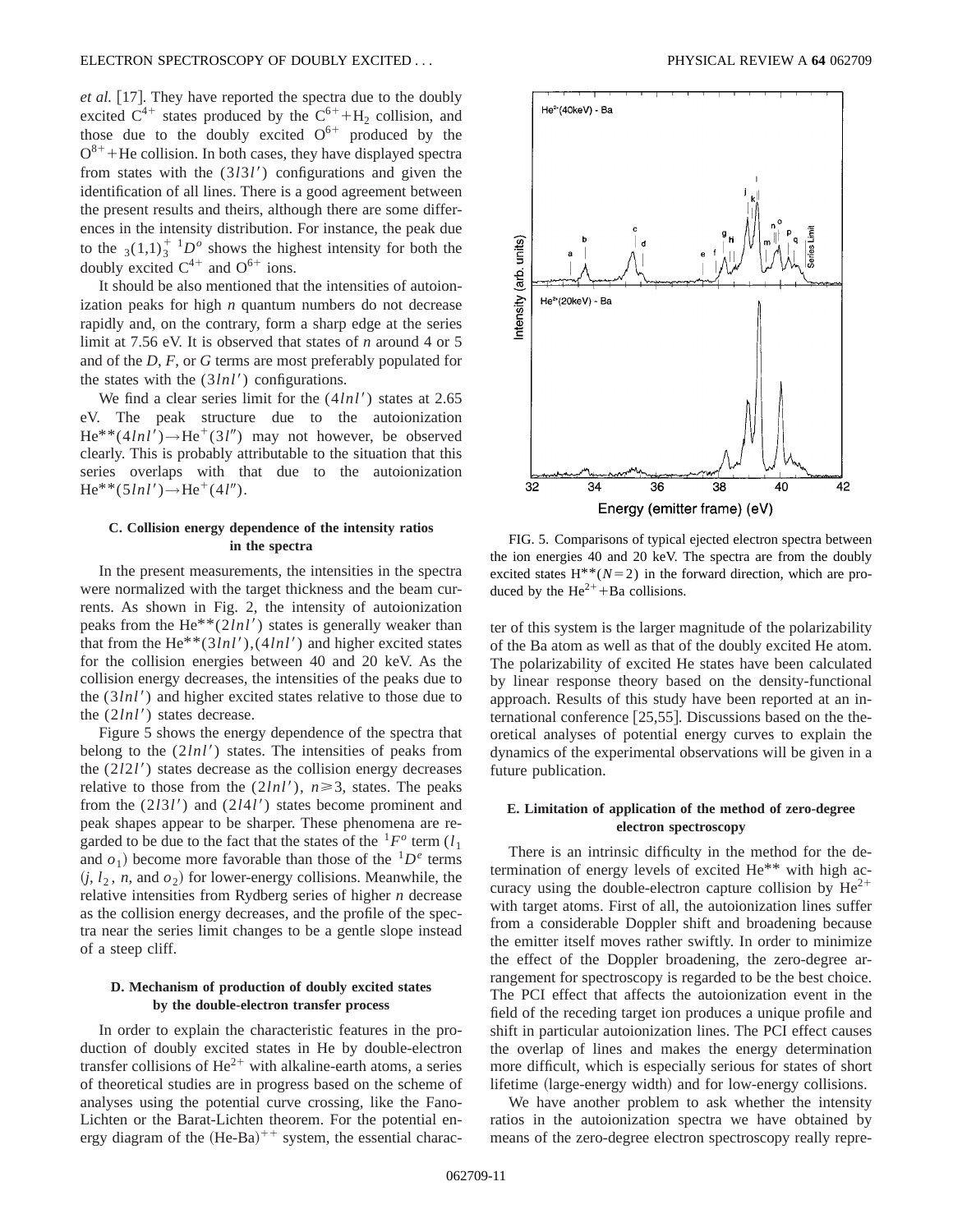sent the true distribution of population of doubly excited states in He produced in the collision process of interest. Chen and Lin studied the ejected electron spectra of doubly excited states in He-like ions resulting from double-electroncapture collisions of fully stripped ions by theoretical calculations [56]. They found that the intensity distribution of autoionization lines depended sensitively on the electron ejection angle, and spectra measured at 0° did not generally represent the overall distribution of individual states populated in the collision process. According to their results, the intensity distribution measured at 0° should reflect the contribution from the components of the states for the magnetic quantum number  $M=0$ , for the autoionization  $C^{4+\ast\ast}(2lnl') \rightarrow C^{5+}(1s)$  resulting from  $C^{6+}$ +He collisions, because the quantization axis is taken in coincidence with the axis of the quasimolecule created during the collision process. Consequently, the intensity distribution in the spectra measured by the zero-degree arrangement should be interpreted as the distribution of the quantity  $(2L+1)$  $\times$ (Auger yield) $\times$ (production cross section for the *M* = 0 component of the excited states). As a result, we should consider a certain tendency that line intensities from highangular momentum states are emphasized too much in the spectra measured by the zero-degree arrangement.

We would expect further experimental studies on the angular dependence of the spectral distributions to obtain a deeper understanding of the alignment or orientation of the doubly excited states produced by the collision process.

## **F. Production of Rydberg states of high-***n* **and high-angular momentum states**

One of the most remarkable features found in the autoionization spectra of doubly excited He produced by the doubleelectron-capture processes of  $He^{2+}$  from Ba or other alkaline-earth atoms is that the autoionization peaks from the high-Rydberg states of large principal quantum numbers *n*  $\geq$  7 have remarkable intensities up to very close to the series limit for both the  $(2lnl')$  and  $(3lnl')$  states.

Bordenave-Montesquieu *et al.* observed the high-Rydberg series populated in the  $(3lnl')$  states in doubly excited Helike ions produced by the collisions  $N^{7+}$ +He and Ne<sup>10+</sup>+He at  $10q$  keV energies [21]. In order to interpret the experimental results, they proposed an ingenious hypothesis based on a sort of post-collisional effect, which was called the autotransfer to Rydberg states ATR effect  $[21,57]$ . The basic idea was that high-Rydberg states were fed from the quasisymmetrical doubly excited states initially populated, which was promoted by the post-collisional effect. For instance, they interpreted that the enhancement of the intensities of the  $(3lnl')$  Rydberg lines  $(n>9)$  was brought, by virtue of a sort of PCI effect, from the symmetrical  $(4*l*4*l*)$  states that were preferably populated in the same energy range by the double-electron-capture process. In addition, the enhancement of the high-angular momentum states was interpreted as a Stark deformation of the Rydberg orbit by the Coulomb field of the receding ion.

At present, it is not clear whether these mechanisms are sufficient to interpret the present experimental findings, although they would be one of candidates. The energy overlap between the  $(2ln l')$  states and the symmetrical  $(3l3l')$ states, and energy overlap between the  $(3ln l')$  and the  $(4141')$  states, are quite inadequate for doubly excited states in neutral He to promote the ATR effect.

Further investigations might be expected to elucidate mechanisms that control the electron stabilization and competition between autoionization and fluorescence yields of the Rydberg states, which follow the double-electron-capture process.

## **IV. SUMMARY AND CONCLUSIONS**

In the present paper, we report experimental results of ejected electron spectra caused by the autoionization of the doubly excited states in He by means of zero-degree electron spectroscopy. The excited He was formed in the slow collisions of  $\text{He}^{2+}$  ions with Ba atoms.

~1! Spectra attributable to the autoionization  $He^{**}(2lnl') \rightarrow He^{+}(1s)$  and  $He^{**}(3lnl') \rightarrow He^{+}$  (2*s* or  $2p$ ) were observed. Most peaks and structures in the spectra have been identified by comparing them with results of theoretical calculations.

(2) In the spectra for the  $(2ln l')$  states, the  $_2(1,0)_2^{\dagger}$  <sup>3</sup> $P^{\circ}$ and  $_2(1,0)^{\frac{1}{3}}P^o$  states were clearly observed. No other peaks corresponding to triplet states were found in both spectra. This phenomenon was observed for Ba and Sr targets and not for Ca and Mg. We have no definite explanation for this phenomenon yet.

~3! In both spectra, doubly excited states of high-angular momenta such as  ${}^{1}D, {}^{1}F,$  or  ${}^{1}G$  terms were observed predominantly over the  ${}^{1}P$  and  ${}^{1}S$  states, unlike the spectra produced by photon, electron, or ion impacts on neutral He atoms. Intensity distributions for individual doubly excited states in the present spectra are also quite different from those produced by means of the impact processes.

~4! The species of doubly excited states and their population distribution observed in the present spectra is, in general, consistent with those of He-like ions produced by double-electron-capture collisions of fully stripped ions with atomic targets, except for a few exceptions. For instance, the  $_{2}(1,0)_{3}^{-1}P^{\circ}$  state was clearly observed for the He-like ions, while it is known to be observed only very weakly in the case of particle impact on neutral He.

 $(5)$  In both spectra for the  $(2lnl')$  and  $(3lnl')$  series, the intensities of the autoionization lines for states of highprincipal quantum numbers, do not decrease rapidly and keep rather high values with rising *n*, resulting in a steep cliff at the series limits. This feature was observed more notably for the higher-collision energies.

 $(6)$  From the collision energy dependence of the intensity distribution in the autoionization lines, the following features were found.

(a) The intensities of the lines for the  $(3ln l')$  series are nearly one order of magnitude larger than those for the  $(2nl')$  series at the collision energy of 40 keV. The intensity ratio of the (3*lnl'*) series relative to the (2*lnl'*) ones decreases as the collision energy decreases down to 20 keV, strongly by a factor of about three.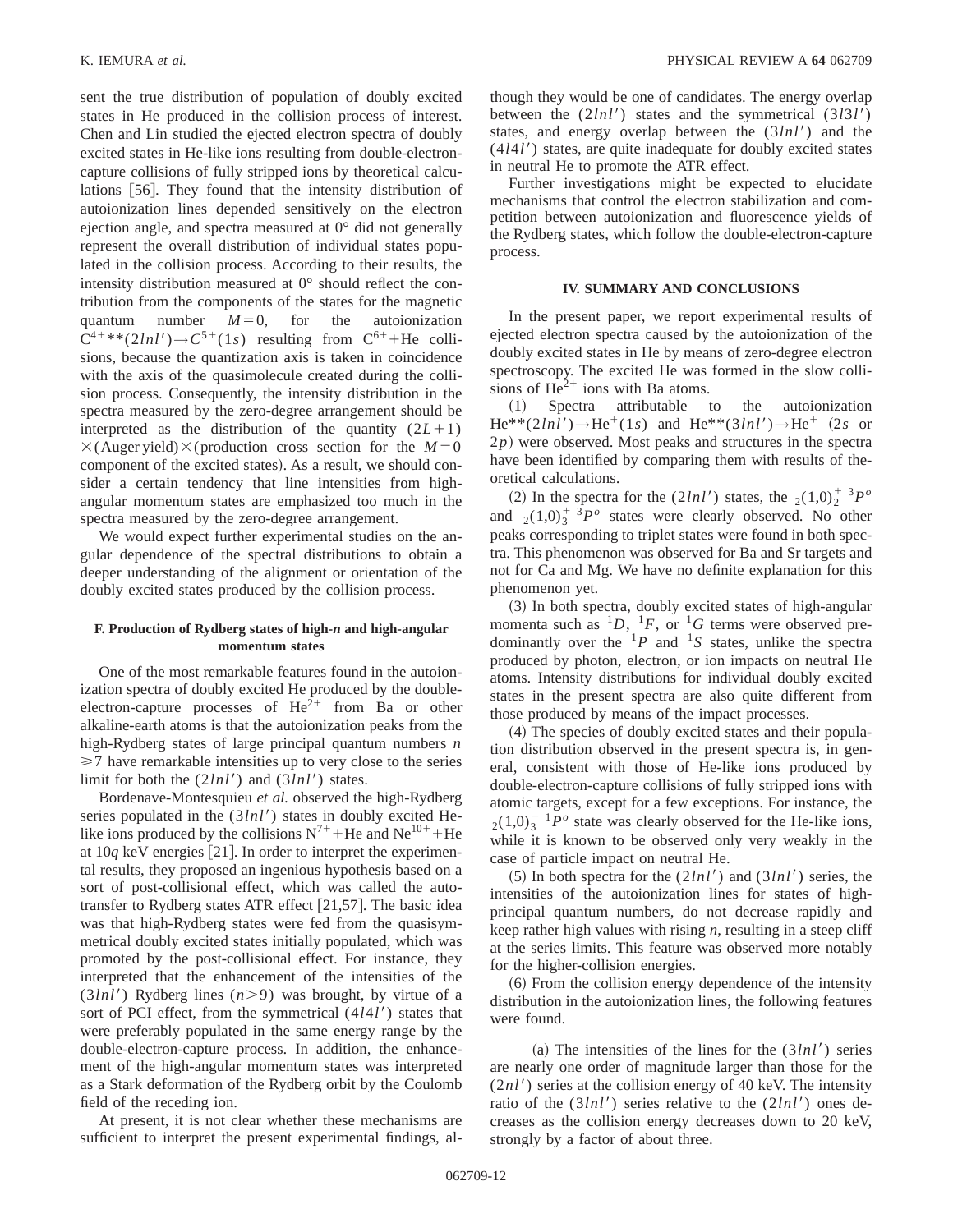(b) The tendency of the favorable population for high-Rydberg states, i.e., the observation of a steep edge at the series limit, is reduced as the collision energy decreases.

(c) The intensity of the  ${}^{1}D^e$  terms relative to that for  ${}^{1}F^{\circ}$  appears to decrease as the collision energy decreases. The peaks attributable to the  ${}^{1}F^{\circ}$  terms become predominant at the lowest collision energy 20 keV.

In order to understand these features, a theoretical study is in progress to interpret these propensity rules in connection with the consideration of the high polarizabilities of both the double excited He atom and the Ba target atom. Results of this study will be published before long.

In order to obtain more unique experimental information, we should perform systematic measurements of the angular dependence of the electron ejection in the autoionization, and thereby determine the differential cross sections for autoionization. To get the overall population distribution of individual states, high-resolution translational energy-gain spectroscopy of colliding ions, which proves its effectiveness in the single-electron transfer collision processes, are expected to be useful. A method to measure the radiative decay yields in doubly excited  ${}^{1}P^{\circ}$  states in He, which recently proved to be successful in a photoexcitation process  $[58]$ , may also be applied to doubly excited states produced by  $He^{2+}$  collisions.

- $[1]$  R. P. Madden and K. Codling, Phys. Rev. Lett. **10**, 516  $(1963)$ ; J. Opt. Soc. Am. 54, 2683 (1964); Astrophys. J. 141, 36  $(1965).$
- @2# J. A. Simpson and S. R. Mielczarek, J. Chem. Phys. **39**, 1606 (1963); J. A. Simpson, S. R. Mielczarek, and J. Cooper, J. Opt. Soc. Am. **54**, 269 (1964); J. A. Simpson, G. E. Chemberlain, and S. R. Mielczarek, Phys. Rev. 139, A1039 (1965).
- [3] M. E. Rudd, Phys. Rev. Lett. **13**, 503 (1964); **15**, 580 (1965).
- [4] H. Suzuki, A. Konishi, M. Yamamoto, and K. Wakiya, J. Phys. Soc. Jpn. 28, 534 (1970); H. Suzuki, T. Takayanagi, K. Wakiya, and Y. Jimbo, Abstracts of Contributed Papers of the Fourth International Conference on Atomic Physics, Heidelberg, 1974, pp.  $473-476$  (unpublished).
- @5# N. Oda, F. Nishimura, and S. Tahira, Phys. Rev. Lett. **24**, 42  $(1970).$
- [6] K. Siegbahn et al., *ESCA Applied to Free Molecules* (North Holland, Amsterdam, 1969), p. 26.
- [7] D. W. Lindle, T. A. Ferrett, P. A. Heimann, and D. A. Shirley, Phys. Rev. A 36, 2112 (1987).
- [8] M. Domke, C. Xue, A. Puschmann, T. Mandel, E. Hudson, D. A. Shirley, G. Kaindl, C. H. Greene, H. R. Sadeghpour, and H. Peterson, Phys. Rev. Lett. **66**, 1306 (1991).
- [9] M. Domke, G. Remmers, and G. Kaindl, Phys. Rev. Lett. 69, 1171 (1992).
- [10] M. Zubek, G. Dawber, R. I. Hall, L. Avalidi, K. Ellis, and G. C. King, J. Phys. B 24, L337 (1991).
- [11] D. R. Herrick and O. Sinanoglu, Phys. Rev. A 11, 97 (1975).
- [12] C. D. Lin, *Advances in Atomic and Molecular Physics* (Academic, New York, 1986), Vol. 22, pp. 77-142.
- [13] C. D. Lin, *Review of Fundamental Processes and Applications* of Atoms and Ions (World Scientific, Singapore, 1993), pp. 357–401.
- [14] J. P. Giese M. Schulz, J. K. Swenson, H. Schoene, M. Benhenni, S. L. Varghese, C. R. Vane, P. F. Dittner, S. M. Shafroth, and S. Datz, Phys. Rev. A **42**, 1231 (1990).
- [15] P. J. Hicks, S. Cvejanovic, J. Comer, F. J. Read, and J. M. Sharp, Vacuum **24**, 573 ~1974!; F. J. Read, Radiat. Res. **64**, 23  $(1975).$
- [16] R. B. Rarker and H. W. Berry, Phys. Rev. 151, 14 (1966).
- [17] M. Mack, J. H. Nijland, P. v. d. Straten, A. Niehaus, and R. Morgenstern, Phys. Rev. A 39, 3846 (1989).
- [18] H. A. Sakaue, Y. Kanai, K. Ohta, M. Kushima, T. Inaba, S. Ohtani, K. Wakiya, H. Suzuki, T. Takayanagi, T. Kambara, A.

Danjo, M. Yoshino, and Y. Awaya, J. Phys. B 23, L401 (1990).

- [19] S. Ohtani, Y. Kanai, I. Yamada, H. A. Sakaue, Y. Awaya, T. Kambara, T. Nabeshima, N. Nakamura, H. Suzuki, T. Takayanagi, K. Wakiya, A. Danjo, and M. Yoshino, Nucl. Instrum. Methods Phys. Res. B 53, 383 (1991).
- [20] H. A. Sakaue, Y. Awaya, A. Danjo, T. Kambara, Y. Kanai, T. Nabeshima, N. Nakamura, S. Ohtani, H. Suzuki, T. Takayanagi, K. Wakiya, I. Yamada, and M. Yoshino, J. Phys. B **24**, 3787 (1991).
- [21] A. Bordenave-Montesquieu, P. Moretto-Capelle, A. Gonzalez, M. Benhenni, H. Bachau, and I. Sanchez, J. Phys. B **27**, 4243  $(1994).$
- [22] J. Y. Chesnel, H. Merabet, B. Sulik, F. Fremont, C. Bedouet, X. Husson, M. Grether, and N. Stolterfoht, Phys. Rev. A **58**, 2935  $(1998).$
- [23] P. Moretto-Capelle, D. Bordenave-Montesquieu, A. Bordenave-Montesquieu, and M. Benhenni, J. Phys. B **31**, L423  $(1998).$
- [24] K. Iemura, F. J. Currell, S. Ohtani, K. Kitazawa, M. Koide, H. Suzuki, M. Sekiguchi, S. Machida, T. Takayanagi, and K. Wakiya, Phys. Scr., T 73, 205 (1997).
- [25] Y. Kanai, K. Iemura, and X.-M. Tong, in *The Physics of Electronic and Atomic Collisions*, edited by Y. Itikawa, H. Tanaka, A. Yagishita, and M. Matsuzawa, AIP Conf. Proc. No. 500 (AIP, Melville, NY, 2000), p. 606–615.
- [26] M. Sekiguchi, Y. Ohshiro, M. Fujita, T. Yamazaki, Y. Yamashita, Y. Isoya, T. Yamada, and A. Kitagawa, *Proceedings of the 12th International Conference On Cyclotron and Their Applications* (World Scientific, Singapore, 1992), pp. 326–329.
- [27] N. Nakamura, H. Ida, Y. Matsui, K. Wakiya, T. Takayanagi, M. Koide, F. J. Currell, S. Kitazawa, H. Suzuki, S. Ohtani, U. I. Safronova, and M. Sekiguchi, J. Phys. B 28, 4743 (1995).
- [28] N. Nakamura, Y. Awaya, F. J. Currell, T. Kambara, Y. Kanai, S. Kitazawa, M. Koide, S. Ohtani, U. I. Safronova, H. Suzuki, T. Takayanagi, and K. Wakiya, J. Phys. B 29, 1995 (1996).
- [29] S. Kitazawa, K. Tanabe, S. Machida, Y. Matsui, H. Ida, T. Takayanagi, K. Wakiya, K. Iemura, F. Currell, S. Ohtani, H. Suzuki, M. Sekiguchi, and U. I. Safronova, J. Phys. B **31**, 3233  $(1998).$
- [30] N. Stolterfoht, Phys. Rep. 146, 315 (1987).
- [31] L. O. Werme, T. Bergmark, and K. Siegbahn, Phys. Scr. 6, 141  $(1972).$
- [32] E. Lindroth, Phys. Rev. A **49**, 4473 (1994).